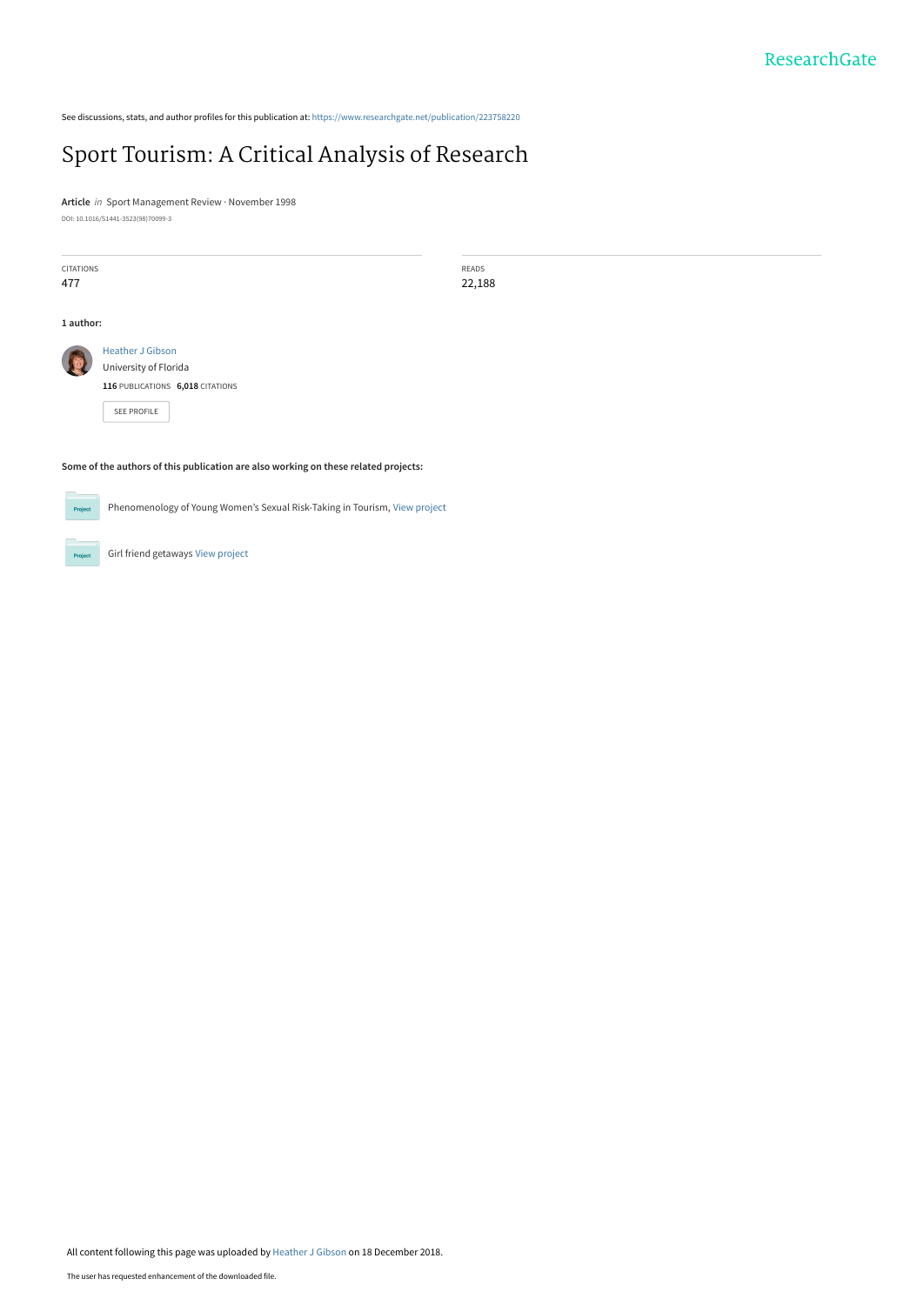# Sport Tourism: A Critical Analysis of Research

## Heather J. Gibson

The University of Florida

The concept of sport related tourism has become more prominent in the last few years both as an academic field of study and an increasingly popular tourism product. The purpose of this paper is to review and critique the sport tourism literature as it stands in 1998, and to suggest a future research agenda. Disparities in the definition of sport tourism are addressed and some of the difficulties which scholars have faced in establishing a standardised definition are outlined. In answering the question why has sport tourism suddenly become so prominent, a look back at history shows that people have engaged in sport related travel for centuries. However, in the past ten years, the popularity of this form of travel has increased. Various explanations, such as the increased emphasis on health and fitness and increased use of sports events by cities to attract tourists, are examined. The question of what is known about sport tourism includes a review and critique of the literature in the three domains of sport tourism: active sport tourism, which refers to people who travel to take part in sport; event sport tourism, which refers to travel to watch a sports event; and nostalgia sport tourism, which includes visits to sports museums, famous sports venues, and sports themed cruises. The overarching conclusion from this review is that the field suffers from a lack of integration in the realms of policy, research, and education. At a policy level, there needs to be better coordination among agencies responsible for sport and those responsible for tourism. At a research level, more multi-disciplinary research is needed, particularly research which builds upon existing knowledge bases in both sport and tourism. In the realm of education, territorial contests between departments claiming tourism expertise and those claiming sport expertise need to be overcome.

Heather J. Gibson is with The University of Florida, Center for Tourism Research and Development, Department of Recreation, Parks and Tourism, 304 FLG, P.O. Box 118209 Gainesville, FL 32611-8209, USA. E-mail: hgibson@hhp.ufl.edu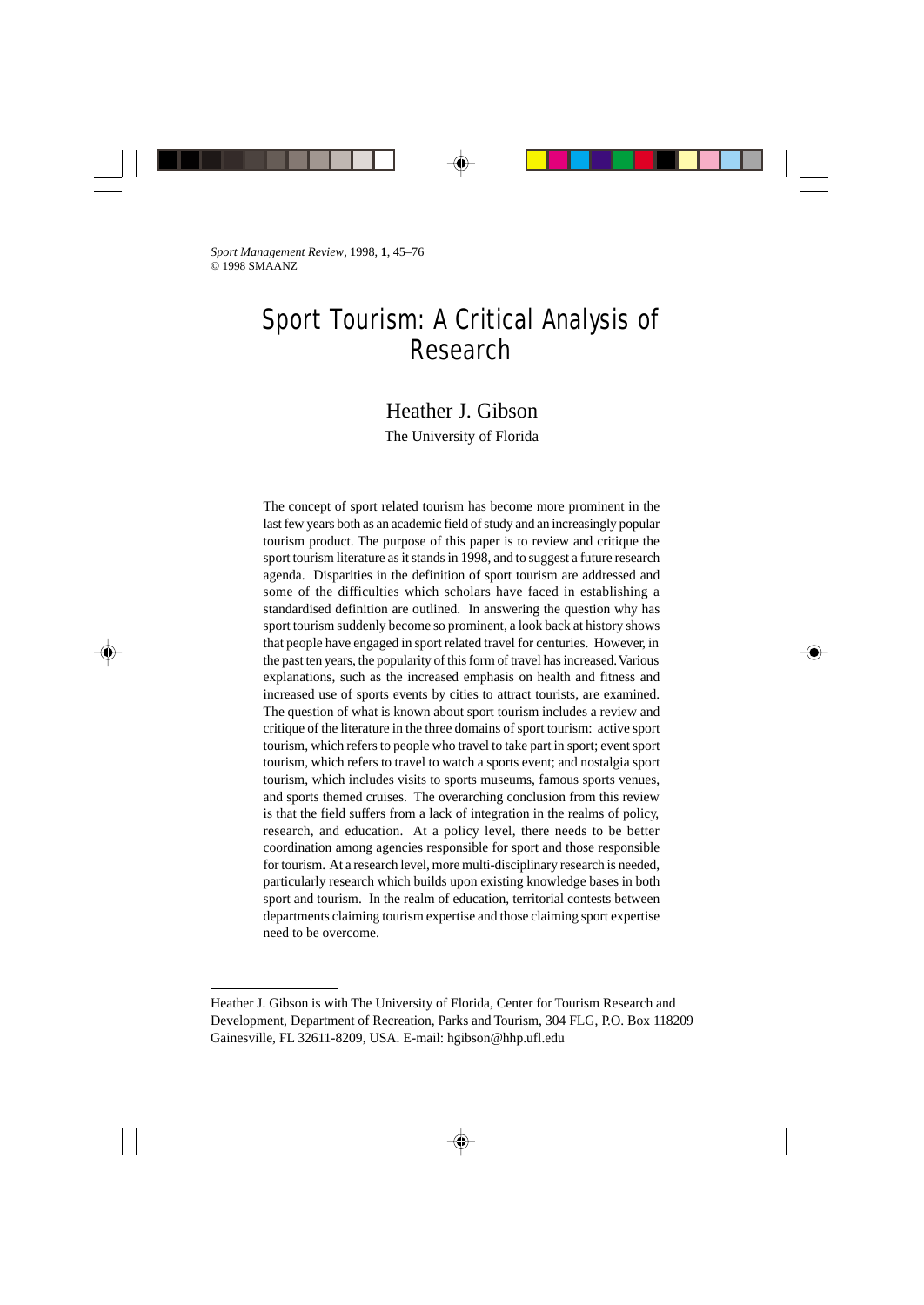*Sport tourism finds itself in a constitution phase of its true identity—the absence of globalized information of sports tourism is an obstacle in the analysis of this phenomenon and its delimitation.* (Pigeasson, 1997, p. 29)

The concept of sport related tourism has become more prominent in the last few years both as an academic field of study and an increasingly popular tourism product. However, in reading the sport tourism literature, a number of questions surface. What do we call this form of tourism? Is it sport tourism (De Knop, 1995; Delpy, 1998; Turco & Eisenhardt, 1998), tourism sport (Kurtzman & Zauhar, 1995), or sports tourism (Redmond, 1990, 1991)? Does sport related tourism refer to spectators attending hallmark events (Hall, 1992a) such as the Olympic Games (Chalip, Green, & Vander Velden, 1998), or the FIFA World Cup Football Tournament (Delpy, 1996; Gibson, 1998a), or does it refer to active participation in sport by individuals on vacation (De Knop, 1987, 1990; Gibson & Yiannakis, 1992, 1994; Nogawa, Yamguchi, & Hagi, 1996)? Where does visiting sports related attractions, such as halls of fame or famous stadia, fit in (Redmond, 1990, 1991; Gibson, Attle, & Yiannakis, 1998)? When did sport become an integral part of tourism? Was it during the 1960s (De Knop, 1995), or in the 1980s (Redmond, 1990), or more recently in the 1990s (Kurtzman & Zauhar, 1995)? When did academics first start writing about tourism related to sport? Was it during the 1970s (De Knop, 1990), or in the1980s (Standevan, 1998)?

There are no definitive answers to these questions. They are indicative of a wider problem. As with any emerging field of study, the subject matter has not been sufficiently delimited. Researchers in such fields as sport management and tourism management, who have legitimate claims to the subject area, have frequently not bridged the artificial academic divide between their two disciplines. Consequently, there are two distinct communities of discourse. As a result, much of the work in sport tourism shows a biased focus on either tourism studies or sport studies. Moreover, scholars of sport tourism in countries around the world are often unaware of each other's work. As a result, a number of papers have been written which attempt to define and describe sport related tourism, but as yet few have adopted an international perspective. This explains some of the inconsistencies in dates and definitions outlined above.

The purpose of this paper is to review the state of sport tourism scholarship as it stands in 1998. Key questions arising from sport tourism research are addressed. Suggestions are derived for the future study and practice of sport tourism management.

## What is Sport Tourism?

Some of the inconsistencies in the study of sport related tourism arise out of the difficulties in defining sport and tourism. Glyptis (1991) stated that until recently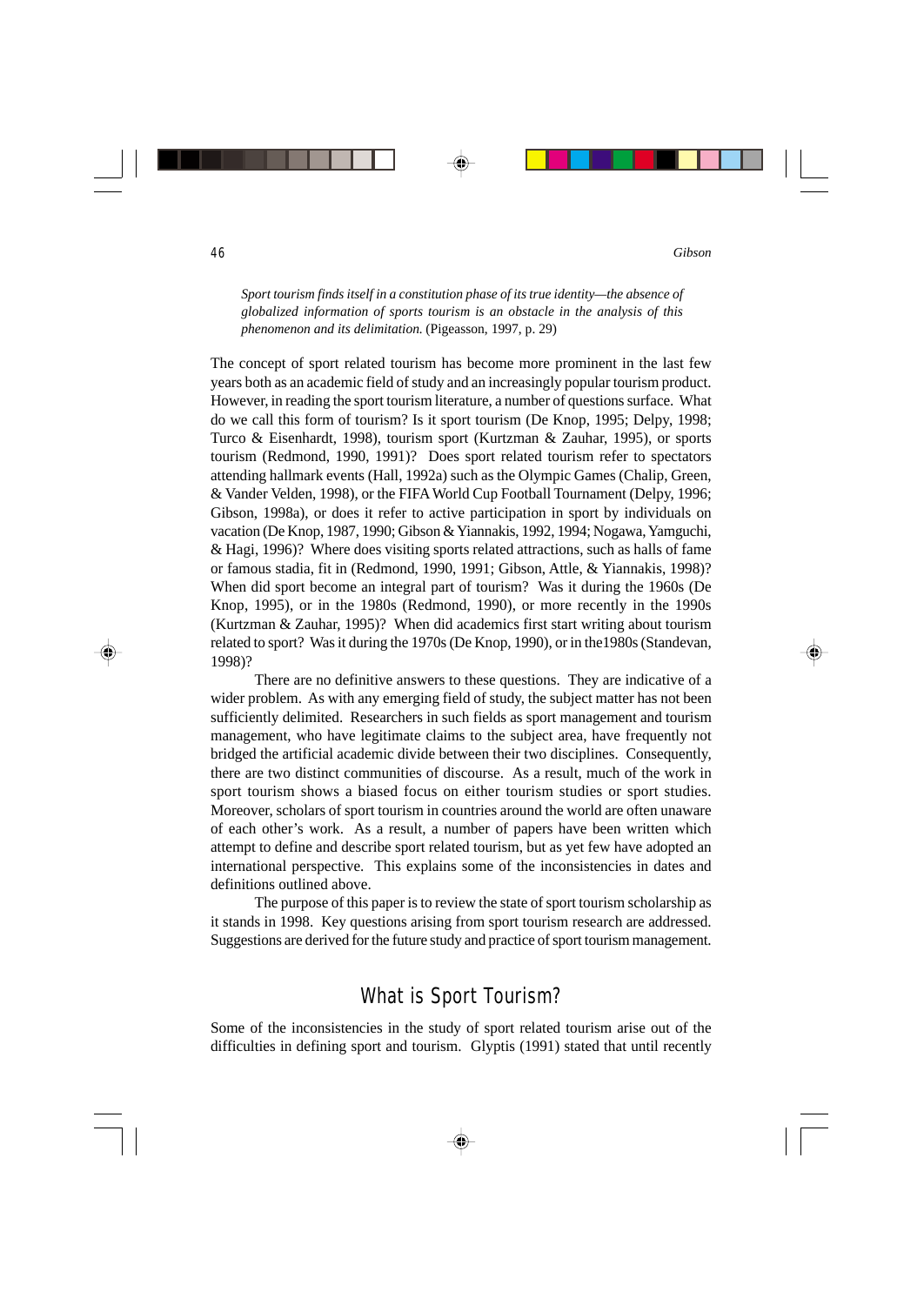"sport and tourism have been treated by academic and practitioner alike as separate spheres of activity" (p. 165). Sport scholars have long debated the definition of sport (e.g., Loy, 1968). Is sport confined to competitive activities with set rules governing the style and field of play, and what the players may wear? Or does sport include non-competitive, more freely structured physical activities? Similarly, there are continuing debates over the definitions of tourism and tourist (Cohen, 1974; World Tourism Organization, 1992). Frequently, tourism textbooks devote their first chapter to outlining some of the difficulties related to definitions of tourism and tourist (e.g., McIntosh, Goeldner, & Ritchie, 1995) How far do individuals have to travel and how long do they have to be away from home to be counted as tourists? Nogawa et al. (1996) suggest there is a difference between sport tourists who stay at least 24 hours in a destination and sport excursionists who are day trippers. How far do the day trippers have to be away from home to be counted as excursionists? Another complication in the definition of tourism and tourist concerns the purpose of the trip. To be a tourist should the purpose of a trip be leisure or does tourism encompass business-related travel? Sociologists such as Cohen (1974) and Yiannakis and Gibson (1992) would argue that tourism refers to leisure-based travel, whereas, other scholars such as McIntosh et al. (1995) would incorporate business travel into their definition of tourism. Should business travel be included in a definition of sport tourism? If so, are professional athletes travelling to away games appropriately considered to be sport tourists? After all, just like conference attendees and corporate business travellers, professional athletes contribute to host communities in terms of hotel room nights, food, and so forth. Or should the fact that professional athletes are being paid to take part in sport (and therefore are not leisure travellers) distinguish them as a sports business traveller rather than as a sport tourist?

In reviewing the sport tourism literature a number of definitional attempts are evident. In De Knop's (1987) early writing on the topic, a sport tourist is an individual who participates in sport on holiday. Indeed in 1990, De Knop suggested that in Europe the trend was away from spectating to active participation. He identified three types of active sport vacations: (1) the pure sport holiday, such as a trip to go skiing; (2) taking advantage of the sport facilities at a holiday destination, although sport is not the primary purpose of the trip; (3) the private sporting holiday, where tourists take part in non-organised sports activities such as volleyball on the sand or beach cricket. Glyptis (1991) and Glyptis and Jackson (1993) also emphasise active participation in sport by tourists rather than spectating in their conceptualisation of sport tourism. They report that 56% of the holidays taken in the UK by British tourists include participating in at least one sport. They also report that for 26% of British holiday-makers, sport is the primary vacation activity. While Glyptis and Jackson recognise that tourists do watch live sports events while on vacation, the focus of their work is on how active participation in sport can not only contribute to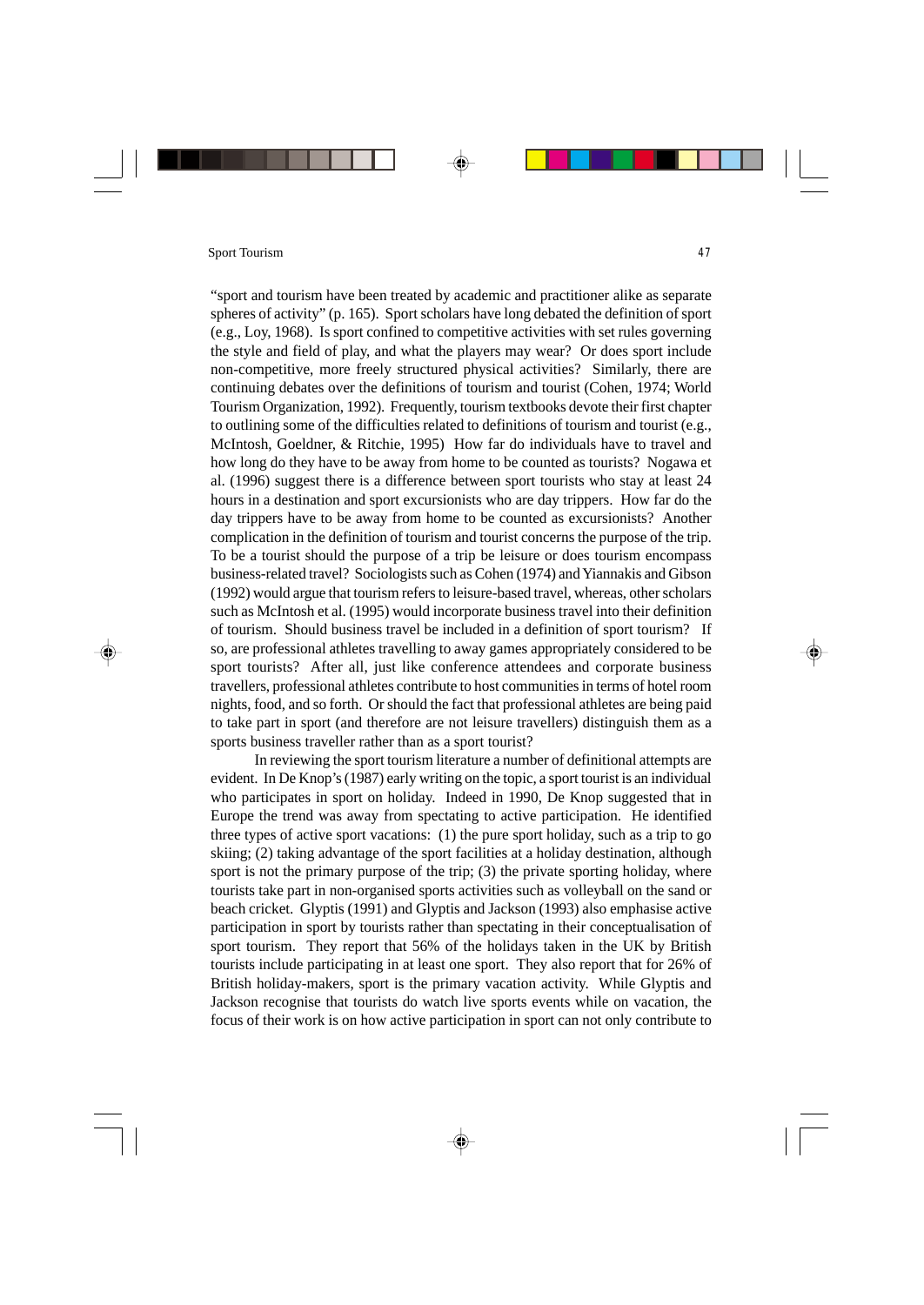tourism, but also how "activity holidays" may encourage individuals to maintain involvement in sport once they get back home.

Redmond (1990, 1991) was one of the first to recognise that spectators represent only one type of sport tourist. Redmond also recognises active sport participants and visitors to sports attractions (such as famous stadia and halls of fame) as sport tourists. Nevertheless, most American scholarship about sport tourism has focused on large sport events which attract spectators as tourists. For example, Turco and Eisenhardt (1998) in their discussion of the connection between sport and tourism make passing reference to active sport tourism and concentrate on the economic stimulus hosting a sport event can have for a community and the "intense competition among cities to host lucrative sport events" (p. 24). This bias is echoed at policy levels within the American tourism industry. Participatory sport tourism is virtually ignored by many of the community sport commissions as they focus instead on attracting large spectator sports events to their communities. This bias is aptly illustrated by a meeting this author had with the top executives of Visit Florida Inc., the primary tourism marketing organisation for the state of Florida. When asked about their current strategies for developing sport tourism, executives from Visit Florida Inc. stated that "Miami got the Superbowl." The apparent attitude was that the sport sector of the tourism industry would take care of itself. No mention was made of the abundant sporting opportunities in Florida from golf to sport fishing (and even shuffleboard) that attract tens of thousands of tourists every year.

There is growing evidence in the sport tourism literature of more comprehensive and formal attempts to define the phrases "sport tourism" and "sport tourist." Hall (1992b) postulated that there are two primary behaviours involved in sport tourism: travel away from home to observe sport or travel to participate in sport. He chose to define tourism as non-commercialised or leisure behaviour. However, by using Harry Edwards' (1973) definition of sport as "... involving activities having formally recorded histories and traditions, stressing physical exertion through competition within limits set in explicit and formal rules governing role and position relationships" (p. 57-58), Hall (1992b) set rather narrow boundaries on the activities which can be included under the rubric of sport tourism.

In their study of Japanese sport tourists, Nogawa et al. (1996) sought to resolve the definitional problem by combining Kenyon's (1969) definition of sport with the delineation of a tourist as designated by the World Tourism Organization (1992). Nogawa et al. (1996) suggest that a "sport tourist [is] a temporary visitor staying at least 24 hours in the event area and whose primary purpose is to participate in a sports event, with the area visited being a secondary attraction" (p. 47). They also suggest that sport tourists can be divided into: (1) event participants, those individuals whose primary purpose in travelling is to take part in an organised sport event; (2) event spectators whose primary purpose is to watch an organised sport event; and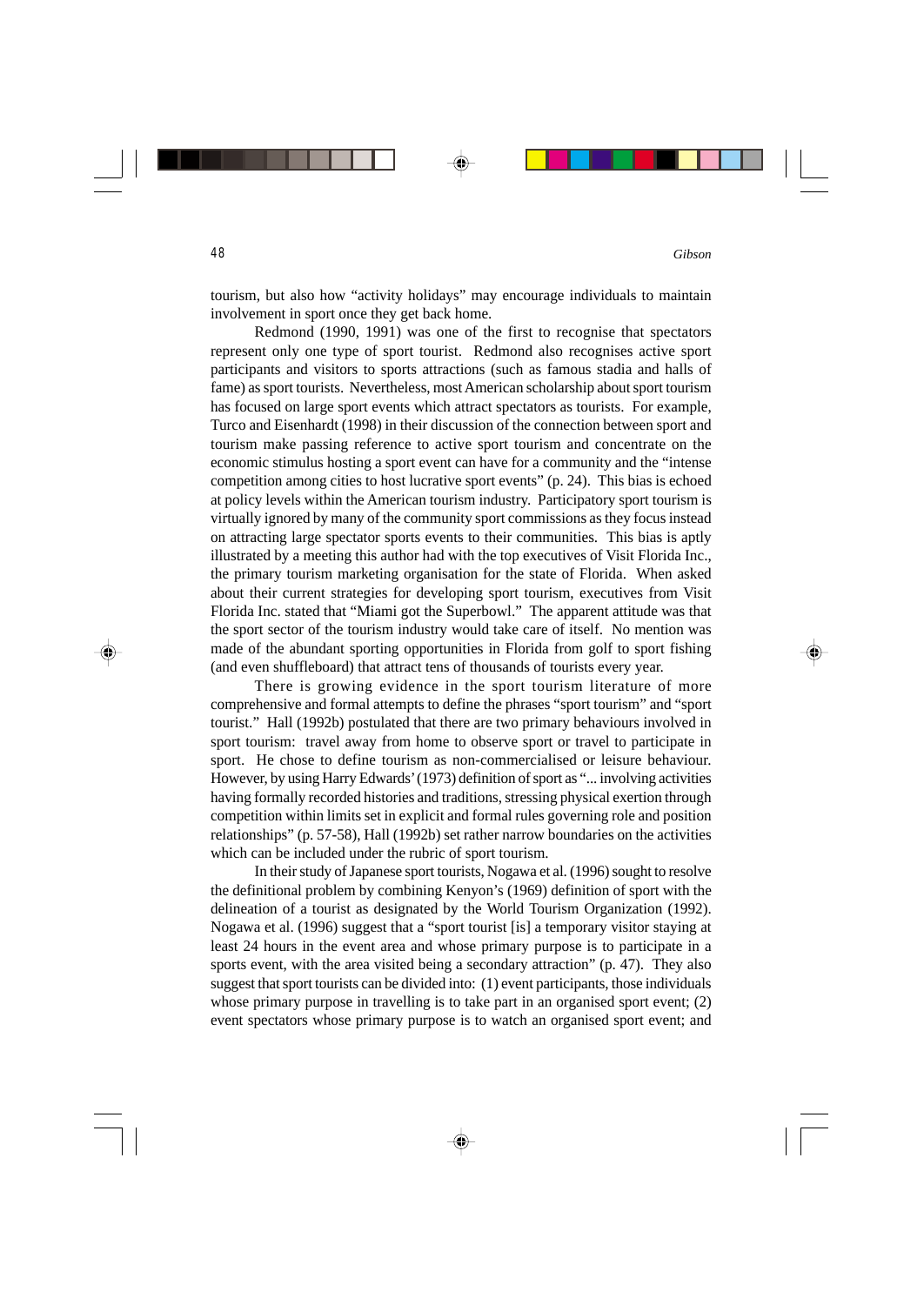(3) sport lovers who travel to take part in "self organised" sports. Nevertheless, Nogawa et al. concede that "a more thorough discussion of these categories and the definition of sport tourist is needed" (p. 47). While they, like Hall (1992a, 1992b), include activities that are non-competitive and "self organised" under the rubric of sport tourism, they nonetheless fail to note the importance of tourism to sport attractions, which Redmond (1990, 1991) points out is an important component of sport tourism. Indeed, research into visiting sports halls of fame and sports museums is limited (see Lewis & Redmond, 1974; Redmond, 1981; Zelkovitz, 1996).

Kurtzman and Zauhar (1997) seek to circumvent the definitional problems by describing sport tourism in terms of five core products: sport tourism attractions, sport tourism resorts, sport tourism cruises, sport tourism tours, and sport tourism events. This approach does explicitly recognise the significance of tourism to sport attractions, as Redmond (1990, 1991) recommends. However, any listing of sport tourism products does not specify the definitional basis used to determine which products do (and do not) belong on the list. As Standevan (1998) suggests, the approach fails to capture distinctive and synergetic aspects of the sport tourism phenomenon.

Standevan argues that sport tourism should be understood as a two dimensional concept. Sport may be defined as a cultural experience of *physical activity* and tourism as a cultural experience of *place*. This approach would certainly go some distance toward solving several of the questions posed at the start of this discussion. Incorporating the notion of place with the notion of physical activity into a definition of sport tourism would help address the problems associated with distance of travel and the problems associated with using narrow definitions of sport. Nonetheless, the issue of tourism as leisure or non-leisure behaviour and active versus passive consumption of physical activity by the tourist would remain to be addressed. It is probably most useful to conceive of tourism as a form of leisure that takes place outside the home community (cf. Cohen, 1974; Yiannakis & Gibson, 1992).

The review so far suggests that there are three distinct types of behaviour associated with sport tourism: (1) actively participating (Active Sport Tourism), (2) spectating (Event Sport Tourism), and (3) visiting and, perhaps, paying homage (Nostalgia Sport Tourism) (also see Gibson, 1998b). Thus, an appropriate definition of sport tourism might read as follows: leisure-based travel that takes individuals temporarily outside of their home communities to participate in physical activities, to watch physical activities, or to venerate attractions associated with physical activities. This definition is applied throughout the remainder of this review. Following a brief review of the growth of sport tourism, the review separately examines research into each of the three types of sport tourism: active sport tourism, event sport tourism, and nostalgia sport tourism. The review concludes by exploring implications for future sport tourism research and practice.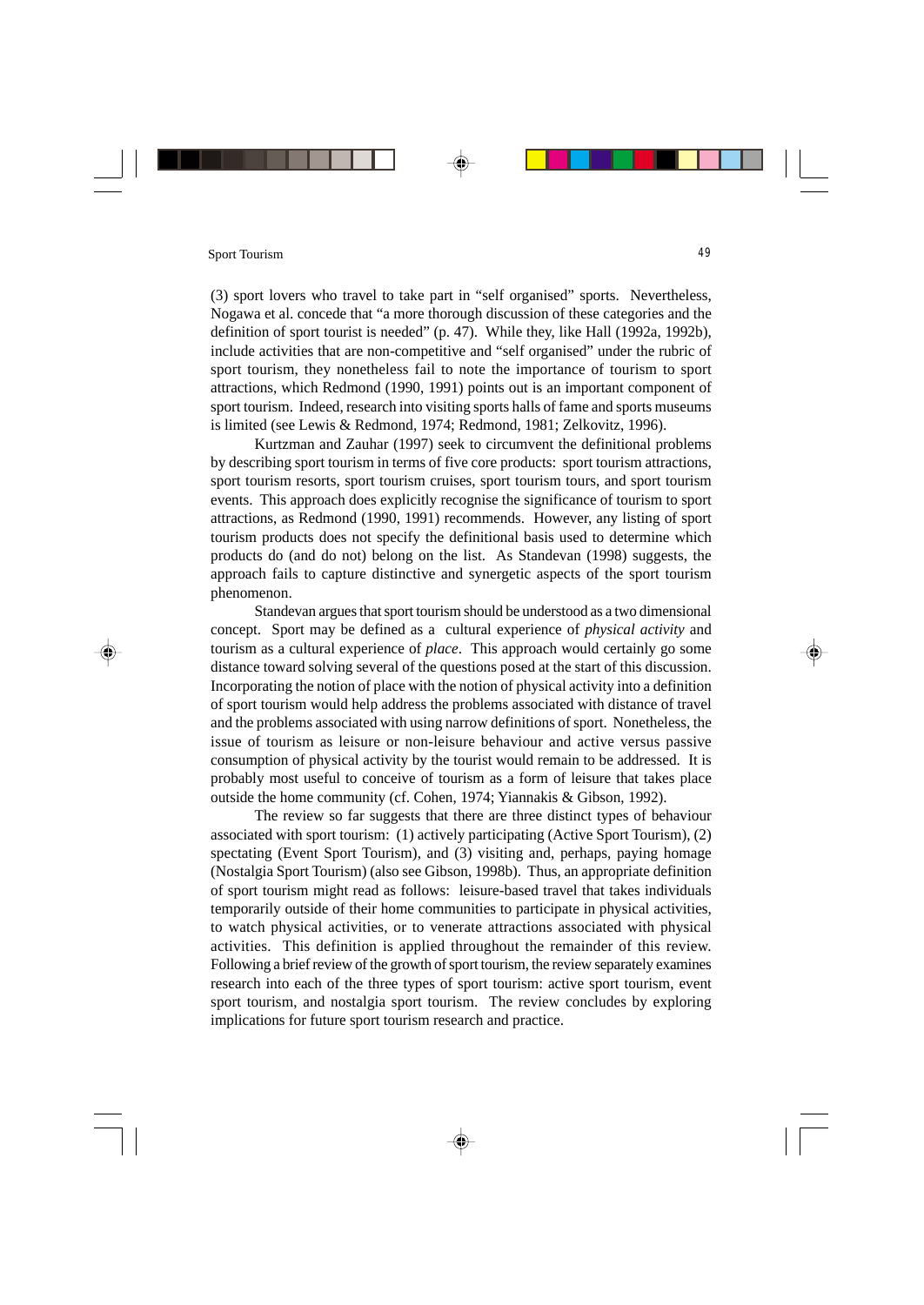# Why Has Sport Tourism Become So Prominent in Recent Years?

Travelling to take part in sport or to watch sporting events is nothing new. As early as 900 BC the Greeks were travelling to take part in and watch the Ancient Greek Games. The Romans were skilled at "packaging their sports for spectators" (Coakley, 1990). Indeed, scholars suggest that the Romans used sport spectacles as diversionary events to shift the focus of the populace away from their poor living conditions. Throughout history, travelling for sport is evident, whether it involved journeying to the next village to play a game of football, or in more recent years (as mountains became an attraction rather than an object of fear) to ski (Matley, 1981). McFee (1990) in a study of Burton Holmes, an American who was present at the first Modern Olympic Games in 1896, clearly shows that Holmes regarded the Games as a touristic spectacle rather than a mere sports event. Holmes wrote that "the chief interest of the Olympic Games of 1896 lay in the splendid setting given them rather than in the Games themselves" (quoted in McFee, 1990, p. 147).

In 1897 the first golf course in the United States was opened at the Pinehurst Resort in North Carolina. In fact, alpine skiing, golf, tennis, fishing, tennis have been activities available to tourists for much of this century. So why does it seem that sport related tourism has become more pervasive in recent years, and as Redmond (1991) writes, "the term 'sports tourism' has been [recently] coined to describe it" (p. 107)? A clue may be found in Khristine Januzik's observation that "nobody put sports with resorts in those days" (quoted by Ladd, 1995, p. 8). The traditional attractions of a resort were eating, drinking, playing, and relaxing. Sports were not the primary reason for travel; they were ancillary. What has changed to make sport the primary leisure travel motivator for many people? Several explanations have been offered.

Schreiber (1976) in one of the first conference papers on sport tourism suggests that a change in work styles away from a production orientation to one of service has led to a situation whereby Americans want to be "awed" by elite sport or to challenge themselves by participating in something active. Similarly, De Knop (1990) attributed the desire for active participation in sports on holiday to increased urbanisation and a wider variety of active leisure pursuits open to Europeans. In a later paper, De Knop (1995) further developed this explanation by drawing upon figurational sociology, which attributes the popularity of sport in modern society to the civilizing process. As society has developed and become more civilised, that is behaviour has become more restrained, there are few ways left to people to express emotion and engage in experiences which generate excitement (Elias & Dunning, 1970). Thus, sport provides an arena for "controlled excitement," a mimetic experience. This hypothesis is intriguing and certainly deserves further research.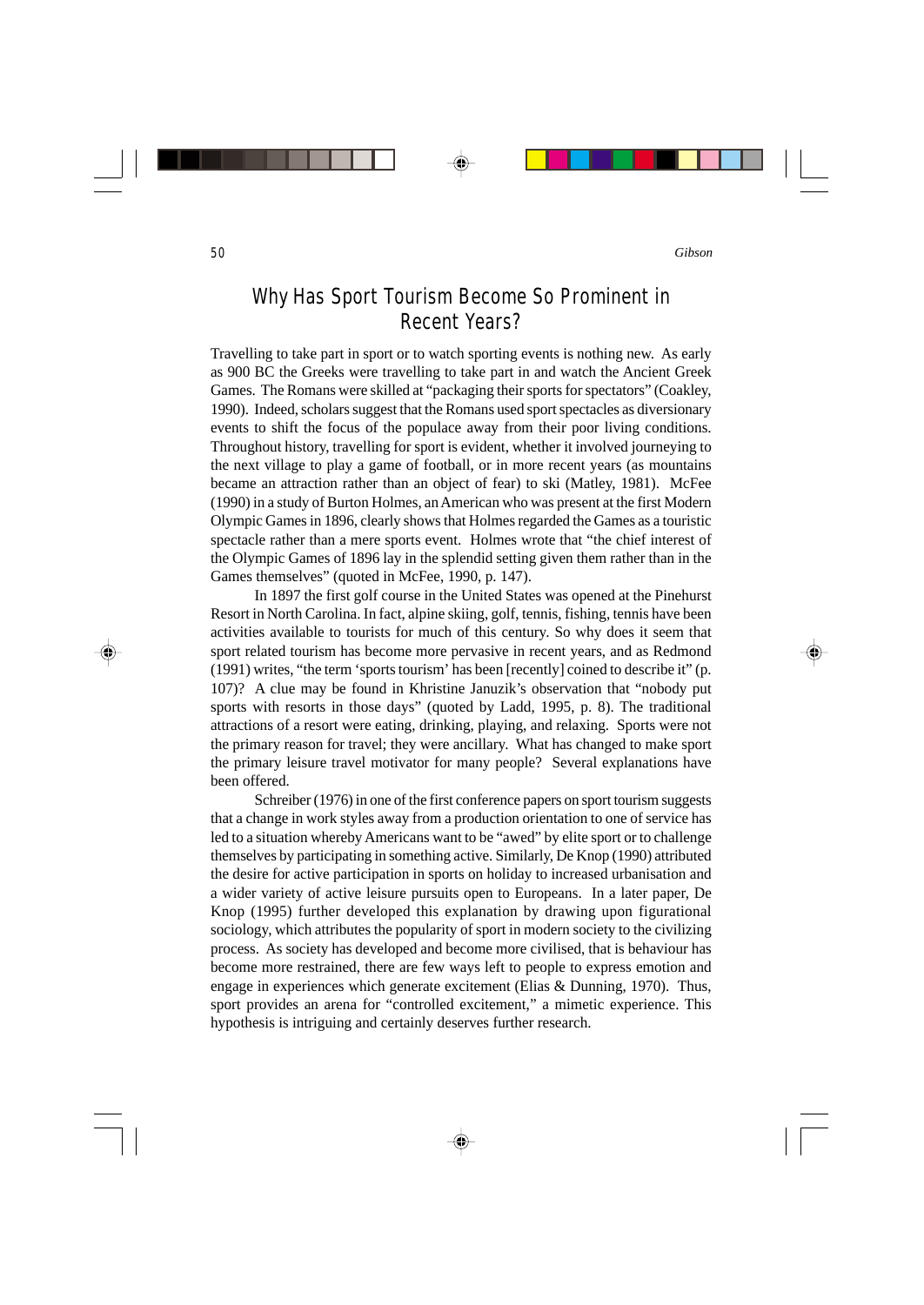Figurational sociology has also been used to study sport event spectators. Elias and Dunning (1970) hypothesise that the growing popularity of watching sports events can be explained by the fact that such events provide individuals with mimetic experiences in a socially acceptable setting. Moreover, around the world towns and cities are increasingly engaged in fierce competition with one another to host sports events. Thus, on the one hand, from the perspective of the event sport tourist, demand for mimetic experiences may be one explanation for the growth in the number and type of sports events. However on the other hand, in common with many forms of tourism, towns, cities, states, and countries increasingly view sports events as a means of economic development. For example, when the United States hosted World Cup '94, the overt strategy was to promote the country as a tourist attraction. In fact, the Under Secretary of Commerce for Travel and Tourism predicted that "World Cup '94 will generate billions of dollars in tourism revenue and commercial activity, and is an opportunity for the world to experience the beauty and diversity of America." ("The World Cup," 1993, p. 4). Globally, cities, states, and nations have established agencies whose purpose is to attract and coordinate the effort to bring sports events to their communities. For years, competition to host mega-events, such as the Olympic Games, has been intense and huge amounts of money are spent bidding for these events (Jennings, 1996). In more recent years, staging amateur sport tournaments has proved to be lucrative for many cities. In fact, some communities create their own events such as "road runs" in order to entice tourists to their towns and cities.

Another explanation that is frequently put forward to explain the growth in sport tourism awareness and opportunities is the concern with health and well-being, which is pervasive in many westernised societies (De Knop, 1987; Kurtzman & Zauhar, 1995). Certainly, the government sport-for-all policies of the 1970s have been linked to growth in sport participation and facilities. This in turn has given rise to what De Knop (1995) calls the duplication effect, whereby active participants at home are more likely to be active on vacation. Redmond (1991) and Nogowa et al. (1996) each note the connection between sport tourism and sport-for-all.

Redmond (1991) also suggests that the development of sport tourism has been nurtured by the ascent of a highly specialised global leisure industry flooding the marketplace with "high tech" sports equipment. He argues that "modern technology has served to create an international sporting playground for the reasonably affluent athletic tourist" (p. 108). This thought prompts a caution which is becoming increasingly apparent in the sport tourism literature. Although sport tourism is popular, it is most commonly the domain of the relatively affluent white male tourist. De Knop (1995) and Gibson (1998b) both point to the inequality of access to sport tourism opportunities for much the world's potential tourism market.

Moreover, popular ideologies extolling active lifestyles are rarely represented by actual behaviours (cf. Palm, 1991). Research typically finds that only a small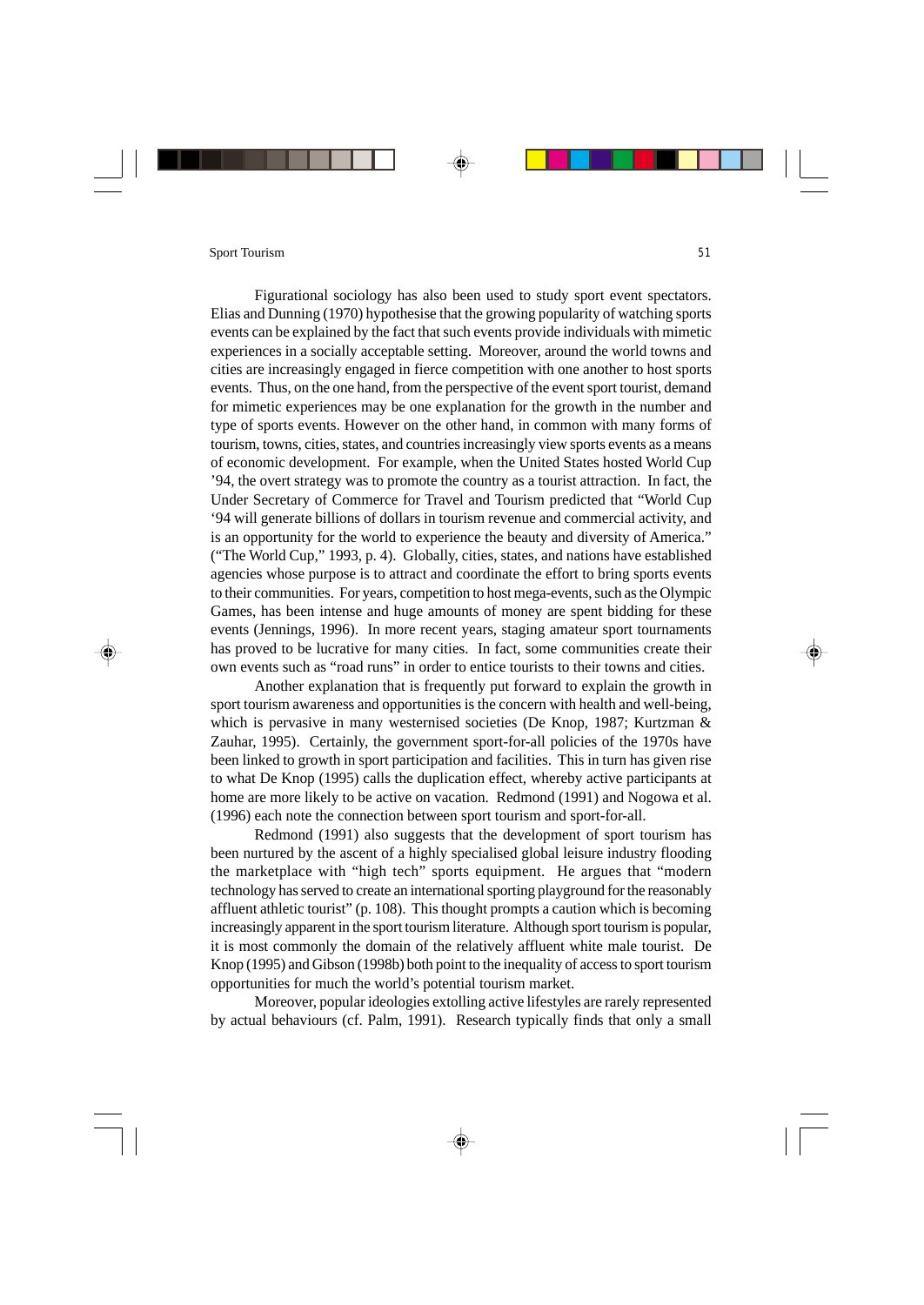proportion of the population (usually less than a third) regularly engages in physical activity that is sufficiently vigorous to provide an aerobic benefit, and a substantial proportion of the population (typically more than a quarter) is sedentary (Caspersen, Merritt, & Stephens, 1994). Thus, sport tourism based on active participation in sport may appeal to only a relatively small segment of the overall tourism market. Standevan (1998) suggests that this may be true of sport tourism in general. She concludes that "although sport tourism is a growing sector of the vacation tourism market, it remains a special interest of a minority ..." (p. 41). This conclusion is supported by various statistics from around the world. In a study of ten different countries, the STIC [Sport Tourism International Council] Research Unit (1997) found that sport tourism contributes to 32% of overall tourism activities. In the UK, Glyptis and Jackson (1993) report that while 56% of domestic holidays include participating in at least one sport, only 26% have sport as their primary purpose. In an American study commissioned by the Marriott Corporation (Elrick & Lavidge, 1994), 20% of respondents reported that opportunities to take part in sport were important when selecting a vacation destination, while 16% reported that opportunities to attend sporting events were important. Sightseeing (54%) and beach activities (48%) were more popular than sports while on vacation.

Perhaps competition among destinations has helped to put a spotlight on sport tourism. The potential tourist now has more choice than ever when choosing a destination and a type of sporting experience—from the Hong Kong Dragon Boat Races to skiing on a World Cup slope in Val D' isere; from a round of golf at St. Andrews to a trip to the Baseball Hall of Fame in Cooperstown (cf. Redmond, 1990). Kurtzman and Zauhar (1995) point to the worldwide popularity of sports, the increased recognition of the links between sport and tourism, and the ease of travel afforded by communication and technological developments which have stimulated industry initiatives to formulate and market more opportunities for sport tourism.

### What is Known about Sport Tourism?

#### **Active Sport Tourism**

Since the mid 1970s, there have been various studies of individuals who take part in sport while on vacation – active sport tourists. Some studies have concentrated on one or two particular sports, whereas, others have focused on sport participation in general. Schreiber (1976) was one of the first investigators to develop a profile of the active sport tourist. In a study sponsored by Sports Illustrated and Boeing, Schreiber defined a sports traveller as air travellers who played golf or tennis or went skiing within the past year. The results showed that the sports traveller is more affluent, better educated, and more active than other travellers. Schreiber suggested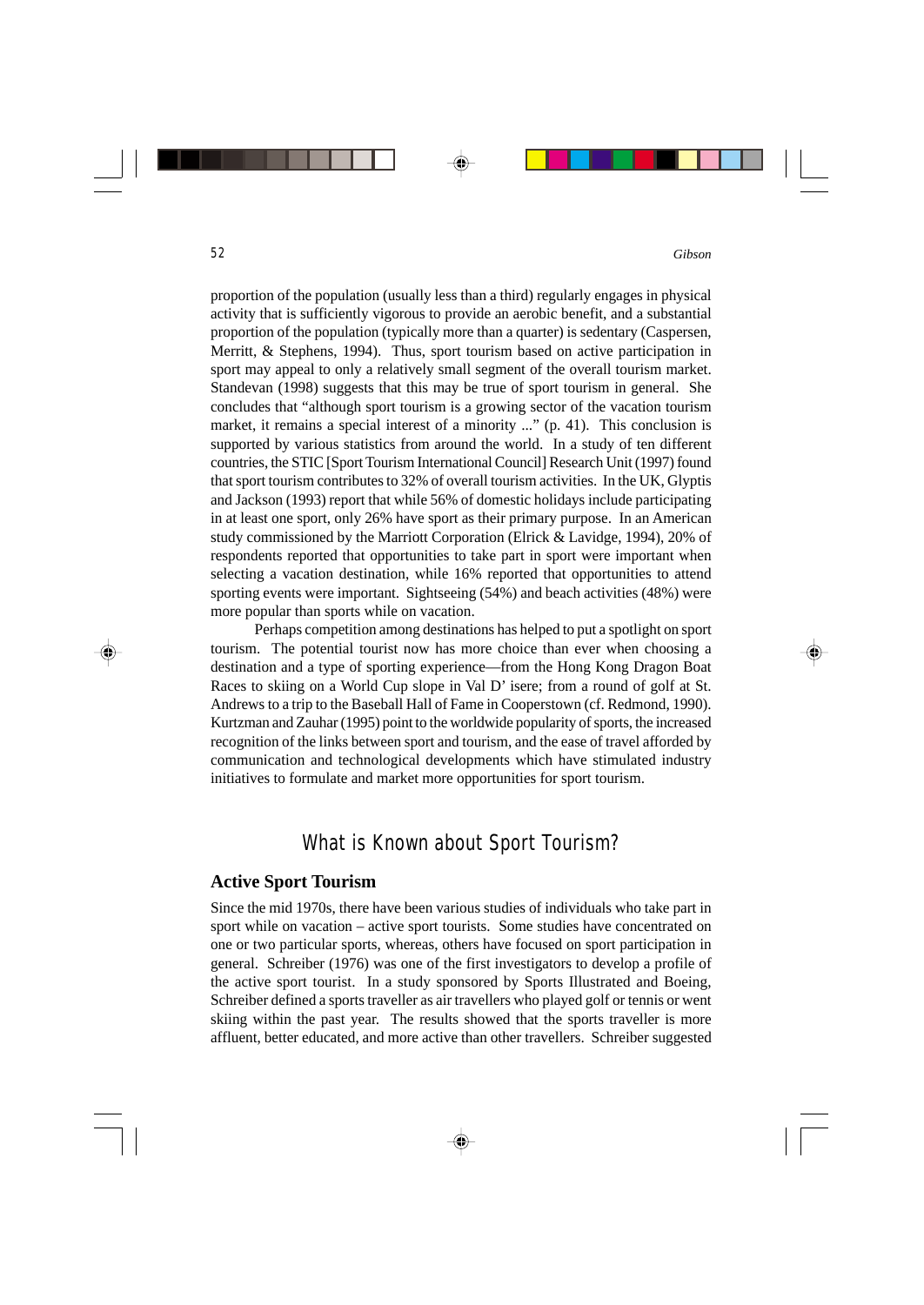that sports are a potential method of travel market segmentation, but in 1976 his analysis of the situation was that "the industry has a long way to before it is capitalizing on sports to the fullest" (p. 87).

De Knop (1990) found that the most popular sports for active sport tourists who take "club" holidays (such as Club Med) are swimming, tennis, sailing, and windsurfing. In general, the most popular physical activities for Europeans on vacation are walking, bicycling, and skiing. In a later paper he argued that "it is necessary to have an insight into the motives and interests of the different categories of participants" (p. 36). Nevertheless, research on the active sport tourist is scarce, usually descriptive, and typically atheoretical. Delpy (1998) cites the 1995 Recreation Roundtable reports that the average sport tourist is college educated, between 18 and 44 years of age, and relatively affluent, with an average income of more than US\$40,000 per year. The Recreation Roundtable also suggested that sport tourism is the vacation of choice throughout the year for many individuals fitting this demographic profile, as they participate in a range of sports – most frequently, golf and skiing. This pattern needs more research. At present, we are not sure how many active sport tourists are year round participants, switching sports as the seasons change. This is particularly pertinent with the trend toward multiple short breaks throughout the year rather than the traditional longer summer vacation (Kurtzman & Zauhar, 1995). In work with Yiannakis on tourist roles (Gibson, 1994; Yiannakis & Gibson, 1992), it was postulated that individuals may enact one dominant role on vacation (i.e., pure sport tourist), engage in two or three dominant roles on vacation (e.g., Sportlover, Action Seeker, and Sunlover), or sample multiple roles on vacation including that of sport tourist. Certainly, De Knop's (1990) contention that there are multiple relationships between sport and tourism is consistent with our taxonomy.

Gibson and Yiannakis (1992) used a life span perspective to investigate the tourist role identified and labelled the Sportlover. Working with a sample of 617 people of whom 297 were Sportlovers – that is, individuals who reported that they stayed physically active engaging in their favourite sports while on vacation – we found that the negative relationship between sport tourism and age was not as other work had suggested (e.g., McPherson, 1984; Rudman, 1986). To further investigate the relationship between active sport tourism and life stage, a purposive stratified sample of 1,277 New England (US) residents was collected. Of this sample, 621 reported that they were sport tourists: 279 men and 342 women ranging in age from 18 to 91 years (Gibson & Yiannakis, 1994; Gibson, Attle, & Yiannakis, 1998). The results from this study are consistent with previous studies which indicate that sport tourists are likely to be between the ages of 18 and 44 years. However, this research also shows that a sizable group of men and women continued to engage in active sport tourism well into late adulthood. Moreover, using stepwise discriminant analysis to develop profiles of the Sportlover at different stages of the life course (viz. Levinson, Darrow, Klein, Levinson, & McKee, 1978), sport tourists appear to be healthy,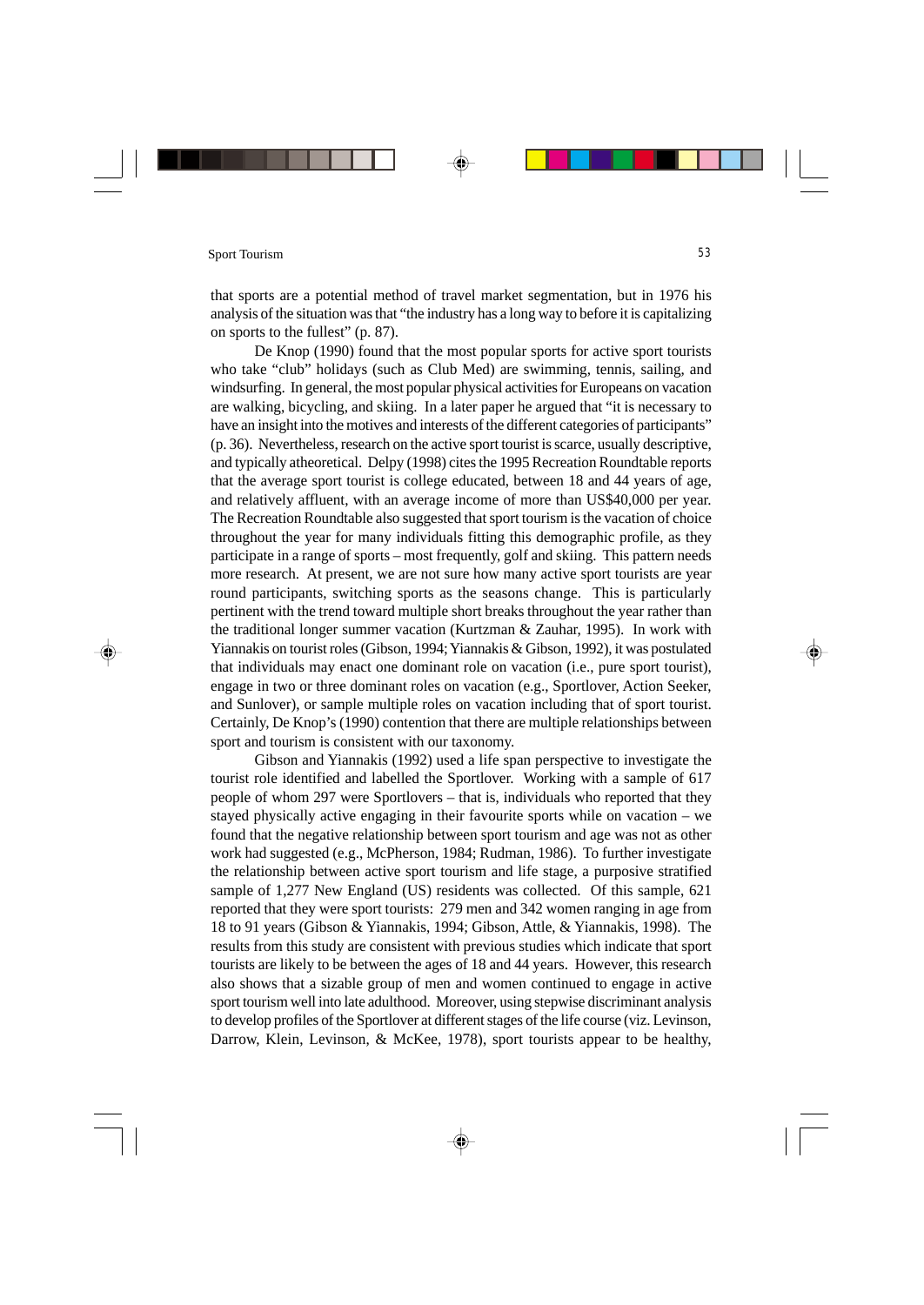financially secure, satisfied with the opportunities for play in their lives, relatively affluent, well educated, and (frequently) male.

In a study of tourism to participate in scuba diving, Tabata (1992) reported that the average diver is a 30 year old male who is college educated and relatively affluent. Using scuba diving in Hawaii as a case study, Tabata argues that resources (supply) and users (demand) need to be understood in conjunction with one another. Although resources may be site specific, it is probably possible to segment the user market. Rice (1987) suggests that scuba divers can be categorised into three types: hard core, tourist (those who dive while on vacation but not the rest of the year), and potential. Tabata (1992) notes that divers can be classified along a continuum of motivation from education to adventure. Tabata suggests that scuba diving providers need to understand the needs and interests of different segments of the scuba diving market so that diving experiences tailored to particular market segments can be designed, promoted, and sold.

Green and Chalip (1998) also found that sport tourism providers would be well advised to listen to the expectations and experiences of their target markets. In a three year study of the Key West (Florida, USA) Women's Flag Football Tournament, Green and Chalip used interviews and observation techniques to understand the experiences and motivations of participants in the tournament. Women's flag football has a distinctive subculture which needs to be understood in order to gain an insight into the experiences of the sport tourists at the Key West Tournament. Indeed, Green and Chalip found that for the participants, the tournament is more important than the destination hosting the event. Also, the structured planning of the event by the tournament organisers sometimes interfered with the informal gatherings which became important to participants. Thus, Green and Chalip suggest that event planners should pay more attention to the expectations and experiences of the participants. Planners should allow for more spontaneous activity rather than scheduling every moment of the event or the tour, which incidentally is a common criticism from tourists on organised tours in general.

Nogawa et al. (1996) also investigated the experiences of active sport tourists by surveying participants at two sport-for-all events in Japan: cross country skiing and walking. The primary motives of these sport tourists were health/fitness and challenge. Additionally, many of the participants reported that "love of the sport" was a significant reason for taking part in the event. The authors distinguished between sport tourists (who stayed at least 24 hours) and sport excursionists (day trippers). Not surprisingly, the sport tourists were more likely to participate in "traditional" touristic activities such as sightseeing. Nogawa et al. suggest that destination marketers should be aware that sport tourists have the potential to become sightseers. Therefore, they should be made aware of the notable features of a particular destination.

In a study of American tourists, Attle (1996) investigated the destination characteristics that are attractive to sport tourists. Using the Tourist Role Preference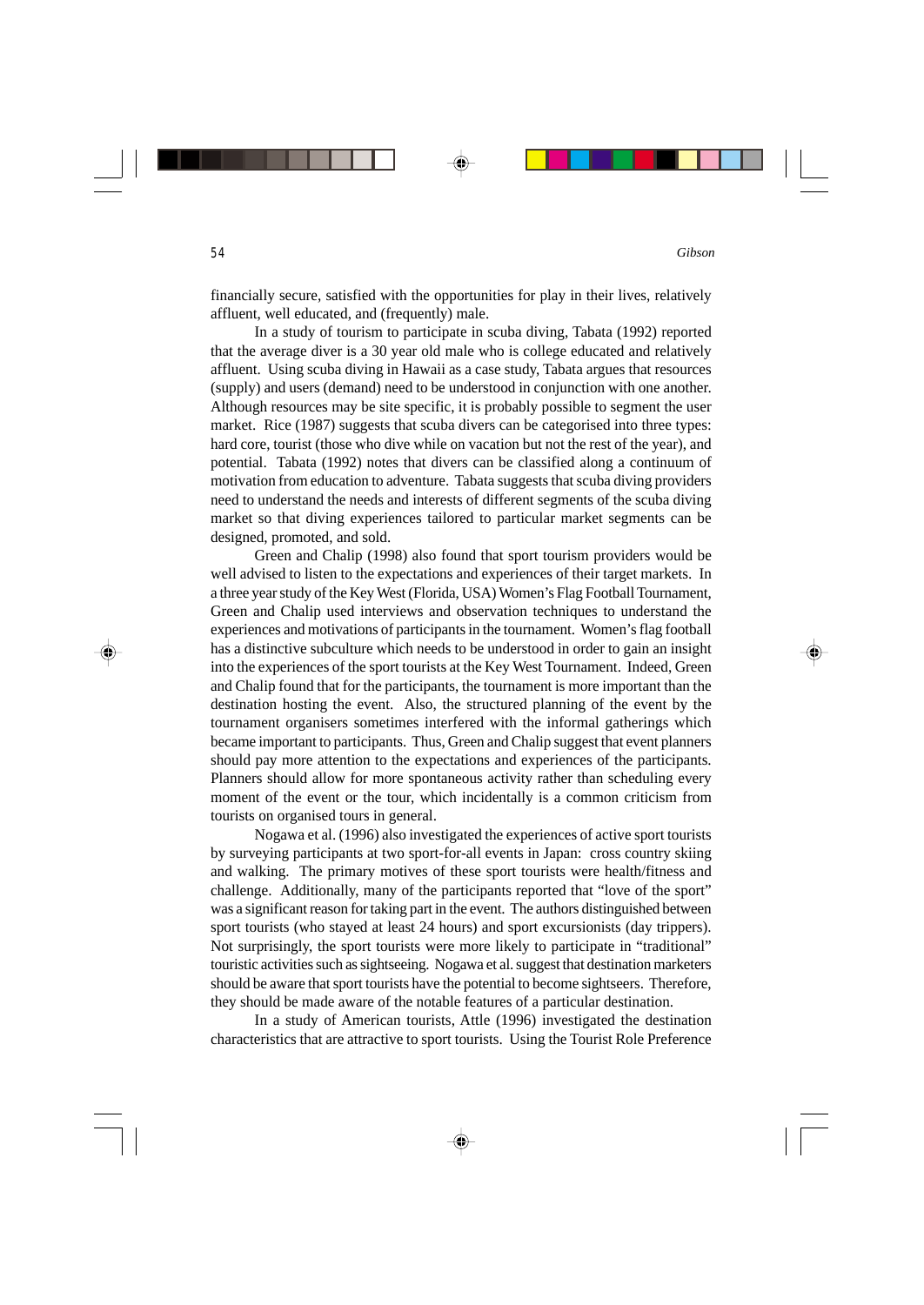Scale (viz. Gibson, 1994), Attle surveyed 800 Connecticut residents, of whom 223 reported that they had been active sport tourists on their last vacation. Attle found that the Sportlovers in his study were aged between 18 and 27 years, male, single, employed full-time, and graduates of a four year college. When asked about the attributes they looked for in a vacation destination, Sportlovers indicated that they preferred destinations that were relatively quiet, located in the United States, group oriented, and offered an element of risk. Furthermore, destinations that are outdoor, actively oriented, not too crowded, and provide modern amenities also proved to be popular with sport tourists in this study.

Location attributes were one of three constraint categories investigated by Williams and Lattey (1994) in a study of women for the Canadian Ski Industry. In 1993, women comprised 41% of active alpine skiers, and they tended to ski less than their male counterparts. Williams and Lattey found that lack of a social network among fellow skiers frequently constrained women from skiing more often. Many women perceive skiing to be physically demanding and dangerous. Therefore, potential female skiers often feel intimidated and will not take part in the sport. Women also reported that ski areas were relatively inaccessible to them in terms of time and cost. Ski areas tend to emphasise physical challenge and risk rather than health and fitness in an outside setting. Consequently, many women felt that skiing was not compatible with their interests and time-constrained lifestyles.

Kaae and Lee (1996), in a study which compared alpine skiers with cross country skiers, found that more women participate in cross country skiing. Alpine skiers also tended to be younger (aged between 25 and 34 years), a finding which supports Matley's (1981) observation that downhill skiing "appeals mainly to the young and the sportsman" (p. 112). In common with most sport tourists, both cross country and alpine skiers are relatively affluent and well educated. Indeed, in an investigation of why people do not ski, Williams and Basford (1992) found that cost is the primary barrier to skiing.

Bojanic and Warnick (1995) used geographic segmentation and the concept of the modernised family life cycle to investigate the current and potential customer base for a family oriented New England (US) ski resort. They found that the family ski market for this resort was very homogenous in that the majority of skiers were married, with children and under the age of 45 years. The resort did not attract many skiers outside this demographic profile.

Market segmentation research is typical of much of the work done in the area of skiing. Johnston and Elsner (1972) and Walsh and Davitt (1983) developed demand models based on skier characteristics and resort attributes. Mills, Couturier, and Snepenger (1986) used psychographic profiles to identify potential skiers. More recently, two studies have used motivation to understand the ski market (Klenosky, Gengler, & Mulvey, 1993; Richards, 1996).

Richards' (1996) study is particularly intriguing. He used the concept of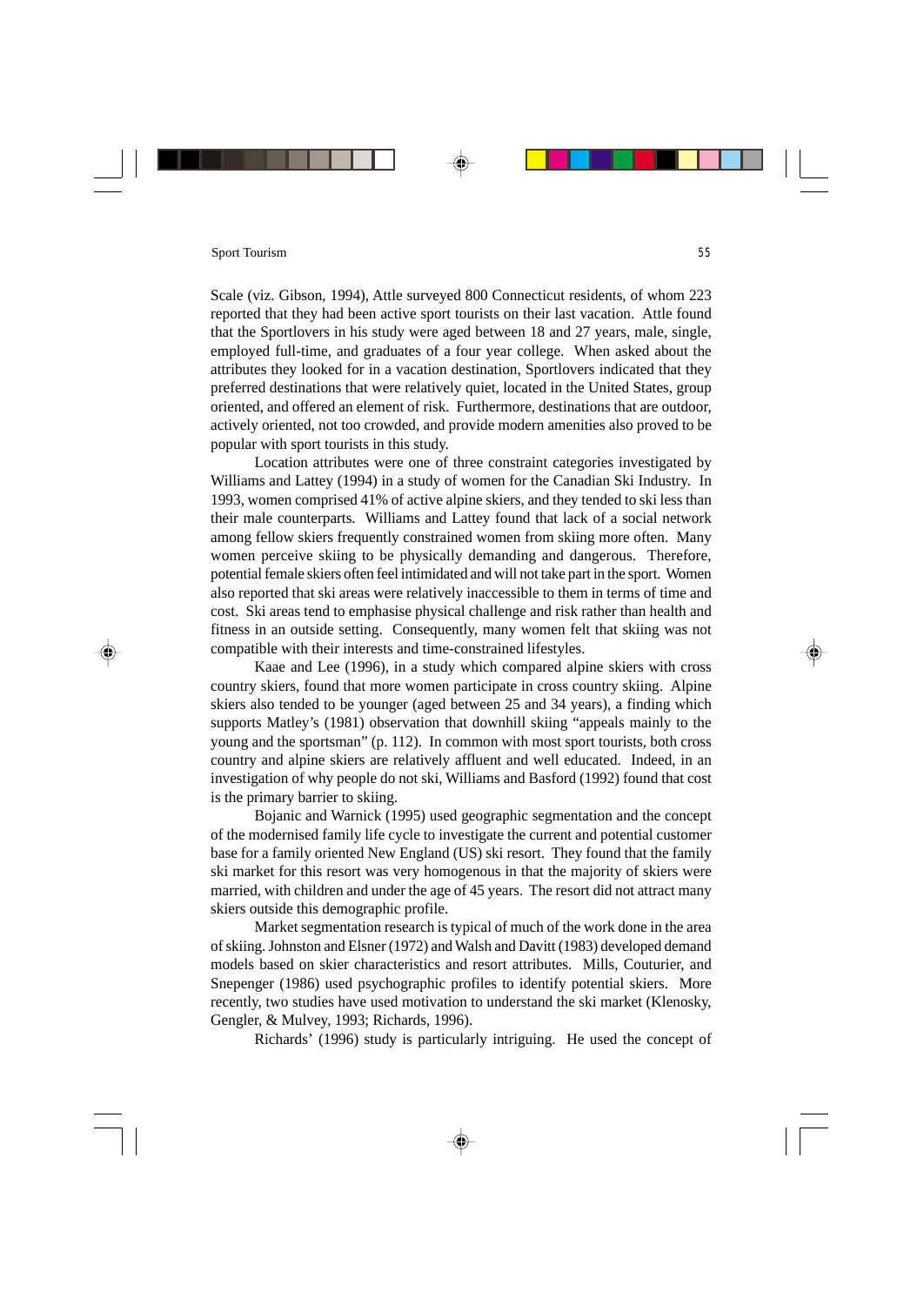skilled consumer (Gratton, 1990) to investigate the British ski market. The concept of skilled consumption is similar to Iso-Ahola's (1989) seeking and escaping model of leisure motivation and Csikszentmihalyi's (1975) concept of flow. Skilled consumption assumes that as an individual becomes more skillful at a leisure pursuit the individual will require more challenging experiences to reach the same level of stimulation that was experienced as a more novice participant. Without this level of stimulation the participant will become bored with the activity. In the case of skiing, Richards found that advanced skiers focused more on ski related attributes, such as snow quality and variety of terrain, than did less experienced skiers, who emphasised price and accommodation. A similar pattern was demonstrated by sport fishing participants in the southeastern United States. Roehl, Ditton, Holland, and Perdue (1993) found that the more experienced fishing participants were more likely to tradeoff price for a better fishing experience. In fact, Richards concluded that skill levels were better predictors of destination choice than socio-economic group or income. Nevertheless, it should be noted that in the case of the British skiers, the more advanced skiers were from the higher socio-economic groups.

A sector of the sport tourism industry which has traditionally been associated with affluence, is the health spa. Unlike the sport tourism domains discussed so far, health spas in the twentieth century have attracted more women than men. Health spa tourism has evolved from medical convalescence and therapeutic treatment to a focus on fitness and personal rejuvenation (Wartenberg & Allon, 1978; Williams, Andestad, Pollock, & Dossa, 1996; Spivack, 1998). Williams et al. (1996) found that Mexican spa tourists in the United States tend to be in their mid thirties, employed in professional occupations, or homemakers. These spa tourists enjoyed opportunities for physical fitness while on vacation and were identified by the authors as "fitness improvers." Both Wartenberg and Allon (1978) and Spivak (1998) suggest that spa clientele have become democratised shifting from an exclusive rich clientele to middle class patronage. While there may be some movement in this direction, Gibson (1998b) argues that with prices ranging from US\$2942 to US\$4069 for a seven night "spa renewal program," this form of sport tourism is beyond the reach of many middle class patrons.

In summary, much of the research on active sport tourism has tended to concentrate on identifying the sport tourist, finding out in which activities the tourist participates, and, in some studies, identifying motivations and constraints. As with any research domain, the first need is to describe, and the overwhelming consensus is that the active sport tourist tends to be male, affluent, and well educated. Now, the task is to explain these patterns. Few studies have grounded their work in theory to explain these patterns. Gibson and her colleagues (Gibson, Attle, & Yiannakis, 1998; Gibson & Yiannakis, 1992, 1994) used life span developmental theory (Levinson, 1996; Levinson, Darrow, Klein, Levinson, & McKee, 1978) to understand why preference for active sport tourism fluctuated for men and women over the life span.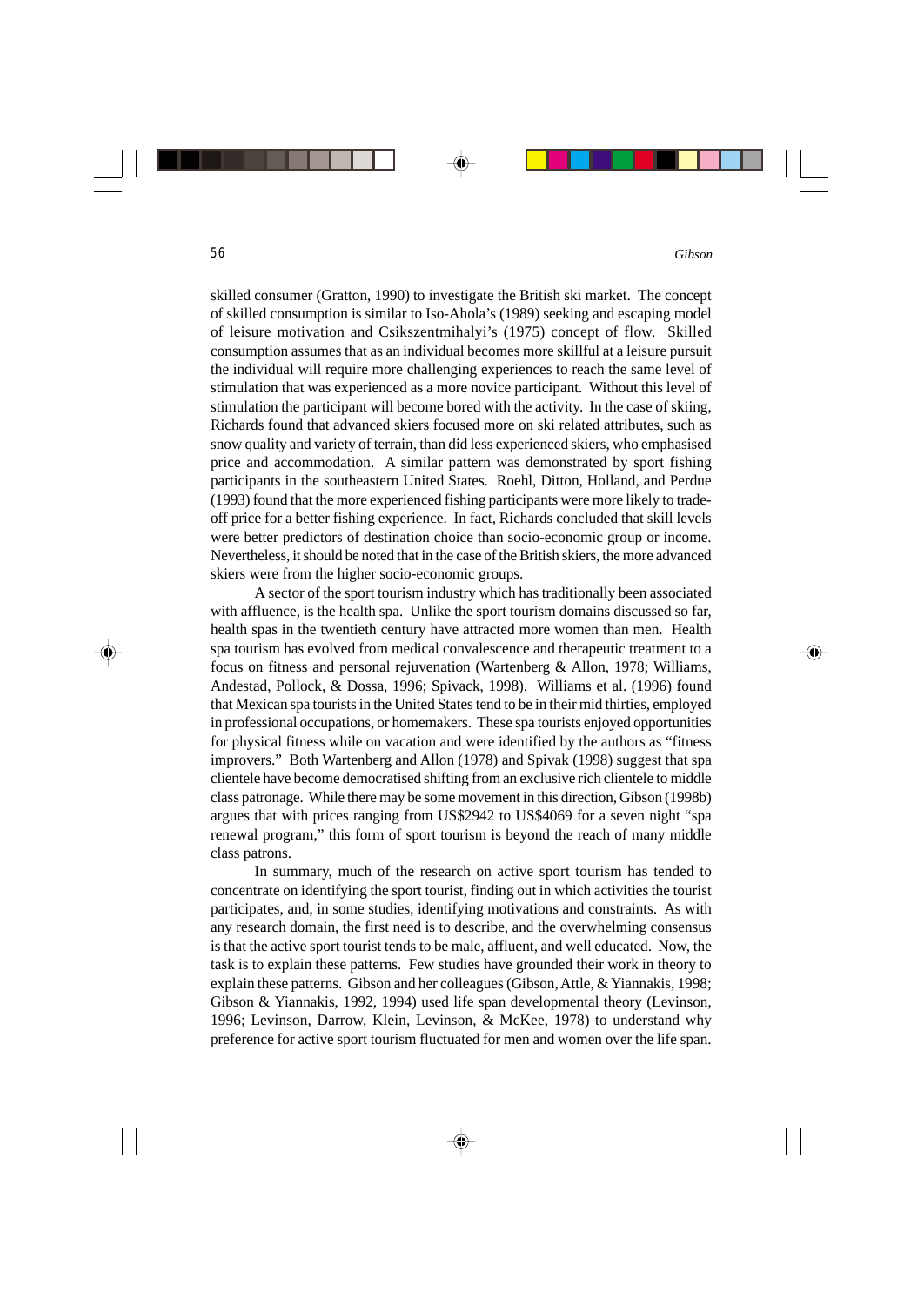Gibson (1998b) discussed the inequities of access to many forms of sport tourism, drawing upon sociological work in the areas of class, gender, and race. Green and Chalip (1998) used the sociological concept of subculture as a framework for understanding the experiences of female flag footballers. Klenosky et al. (1993) and Richards (1996) have made a start at understanding the motivations of skiers. Here Richard's use of the concept of the skilled consumer is a particularly promising avenue of future research, as physical skill and different skill levels are such integral components of participation in sport. However, there is a need to expand the use of theory to all realms of sport tourism so that the dynamics underlying sport tourism might be better understood and explained.

Indeed, research into who is a sport tourist and why sport tourists engage in this sort of tourism may prove to be more complex than is at first apparent. Certainly, some of the research indicates the existence of different types of active sport tourist. De Knop (1990) writes of three levels of commitment and participation styles to sport participation on vacation; Rice (1987) writes of "hard core," "tourist," and "potential" scuba divers; Hall (1992b) postulates the existence of two types of sport tourists: the activity participant and the hobbyist. Activity participants are individuals who regard their participation as a means of self expression—an outlet for their skills and knowledge. Hobbyists are competitive in their participation. They practice regularly and are interested in playing the sport at a high standard. Who is more likely to be a hobbyist rather than an activity participant and why? Hall (1992b) suggests that Stebbins' (1982) work on serious leisure might be a perspective which could be used to understand these different types of sport tourist. Couple this with motivation theory, such as that suggested by Richards (1996), and the consequent insight into the different types of active sport tourist could be very enlightening. For example, in the realm of golf tourism, Priestley (1995) distinguished three types of golfing holiday. The first type of holiday is characterised by golfers who are motivated by a desire to make a pilgrimage to "the heartland of golf," notably St. Andrews in Scotland. The second type, the economic golfing holiday is motivated by the best price. The third type is the "golfing holiday with the luxury trimmings" where the golfer heads for the comprehensive resorts. Again, who is likely to choose which type of vacation and why? Such studies will not only contribute to our understanding of active sport tourists, but will also benefit sport tourism practitioners as they might be better able to identify their markets and better meet the needs of their clients. How can the different types of sport tourist be best matched to a destination (cf. Attle, 1996)? Does the destination "not matter" to a sport tourists who have attained a certain level of commitment to their sport (cf. Green & Chalip, 1998)? How likely are sport tourists to be interested in visiting "regular tourist attractions?" Does this depend on the level of commitment to the sport (cf. Nogawa et al., 1996)? Is health spa tourism sport tourism? The classic definitions of sport (e.g., Loy, 1968) would preclude spa based fitness activities, yet many other physical activities commonly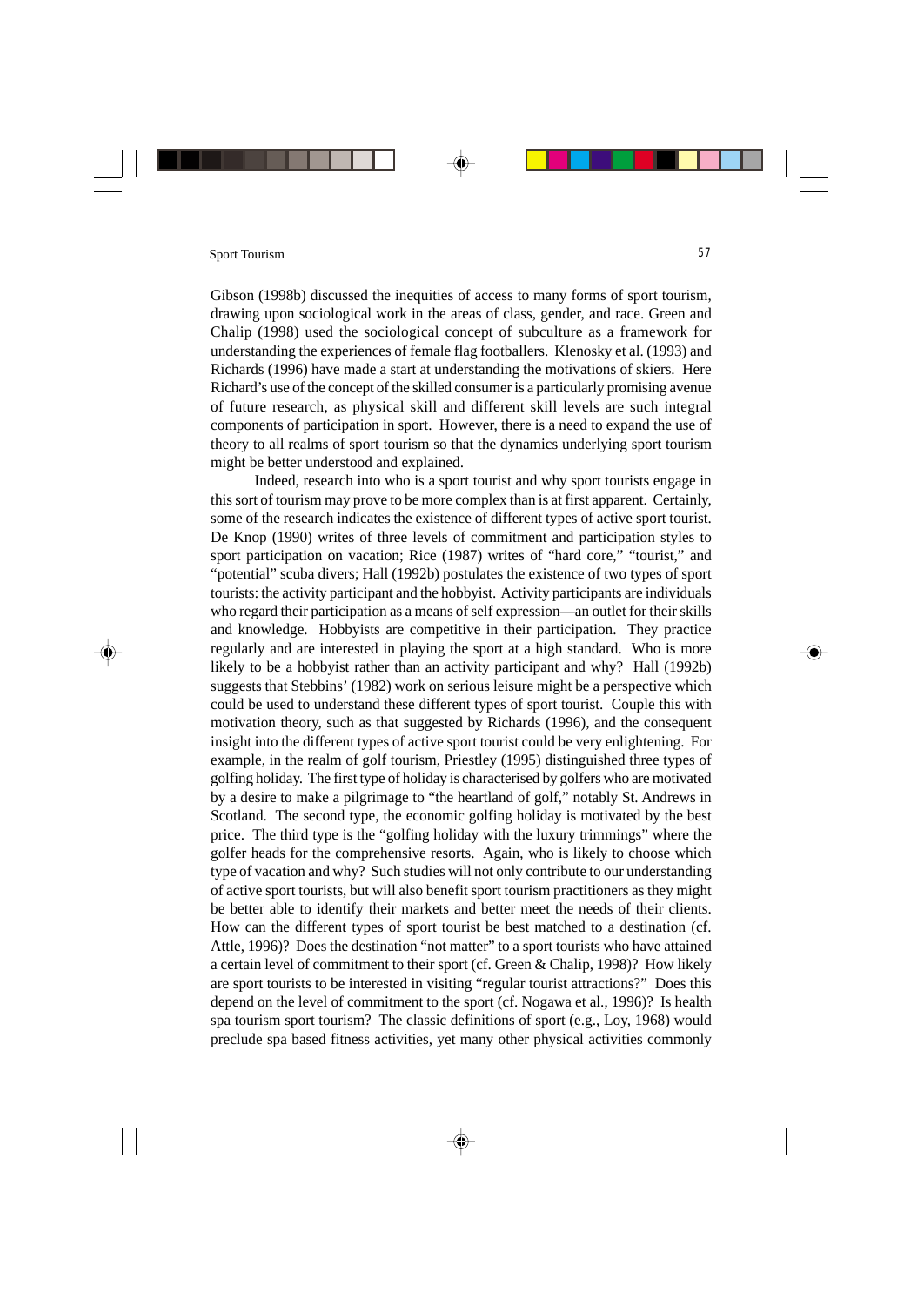examined under the rubric of sport tourism would not be classified as sports under "older" definitions of the phenomenon.

### Event Sport Tourism

Zauhar and Kurtzman (1997) postulate that the religious pilgrimages of the past have been replaced by modern pilgrimages to such spectacles as the Olympic Games, the FIFA World Cup tournament, national championships, and smaller regional events. The idea of the tourist as the modern pilgrim has long been debated (MacCannell, 1976). Moreover, sports events have been likened to spectacles with ritualistic significance by various sport sociologists (e.g., Real, 1986). Putting the two concepts together and calling this (event) sport tourism is relatively new. Much of the research in this area has been limited to the economic impact analyses of these events. Perhaps the use of concepts like "tourism as pilgrimage" and "sport as ritual" hold the keys for future insights deriving from anthropological, sociological, or social psychological perspectives.

Delpy (1992, 1997) surveyed English speaking spectators at the Barcelona and Atlanta Olympic Games in an attempt to understand the motivations of individuals who attended the Games. She found that although the Olympic Games are orchestrated for television, for those attending the Games, nothing compared with the excitement of "being there". Indeed, Baines (1996) likened sport tourism to the "leisure pursuit of being there." Both Baines and Delpy addressed the market trends for event based tourism with a focus on the spectator. Chalip et al. (1998) also looked at the motivations of individuals from the United States and assessed the likelihood that they would travel to attend an Olympic Games. They focused their investigation on three polysemic variables (Chalip, 1992): narratives, genres, and symbols associated with the Olympics. They examined the effect these variables had on Americans' interest and intent to travel to the Olympics. Chalip et al. (1998) found that the genres of sport and spectacle can be used to predict interest and intent to travel, while narratives about Olympic athletes used by the media to promote the Games seemed to increase interest in watching them on television, rather than travelling to actually "be there".

Much of the research on sports event spectators has focused on their spending patterns as an indicator of the economic impact of the event for the local community. One of the issues surrounding much of this work is methodological accuracy. Irwin, Wang, and Sutton (1996) found that when event sport tourists were asked to project their expenditures during their visit, they consistently underestimated their spending. Irwin et al. and Faulkner and Raybould (1995) suggest that expenditure diaries are a more accurate method of tracking the spending of event sport tourists. Faulkner and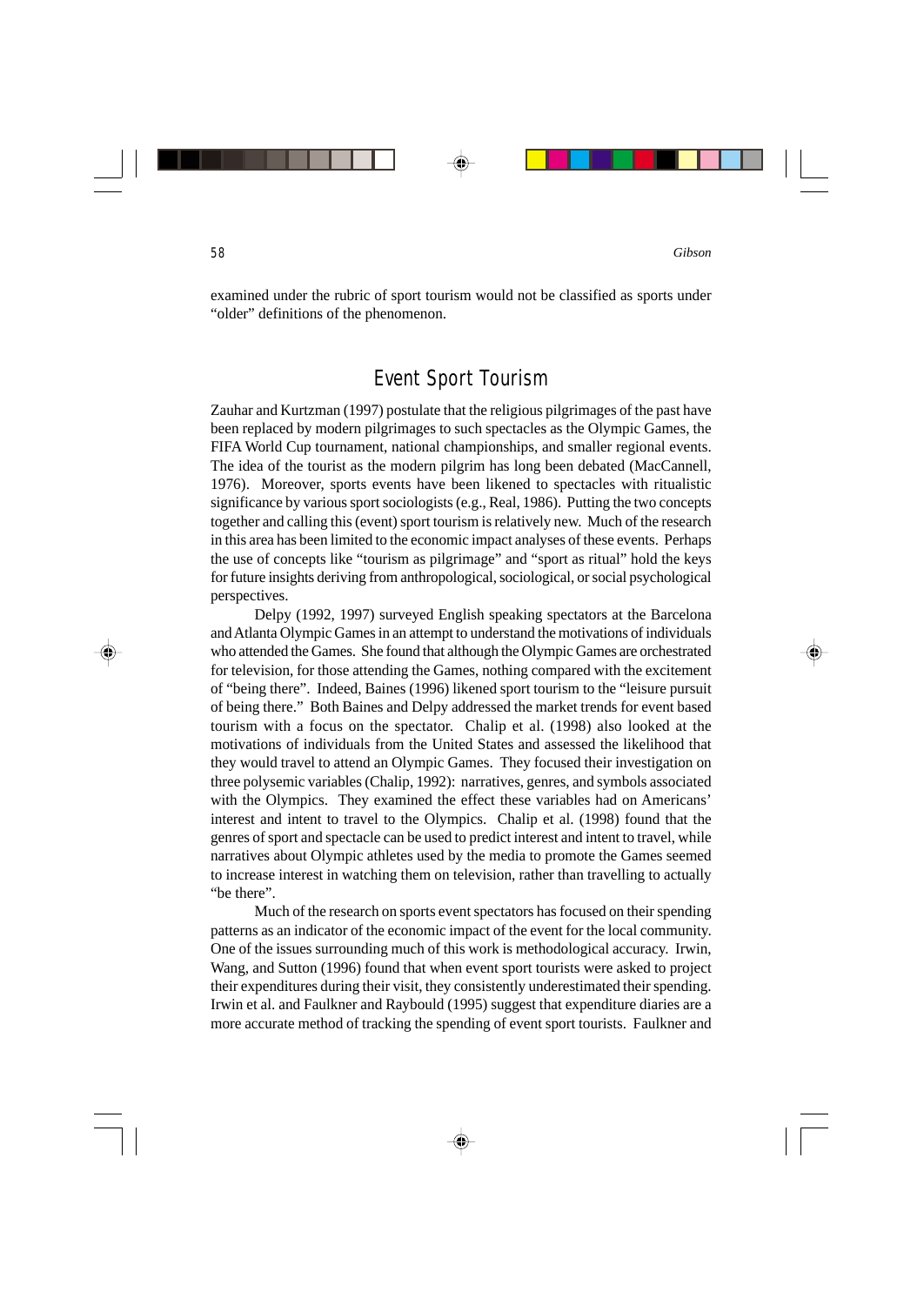Raybould compared the diary method with asking tourists to recall their expenditures. Like the tourists asked to predict their expenditures, tourists asked to recall their expenditures tended to underestimate how much money they had spent, especially on entertainment and shopping. Although, men frequently exaggerated the amount they had spent on food and drink, their underestimates may be a form of "social bravado". Both Irwin et al. (1996) and Faulkner and Raybould (1995) suggest that despite the difficulties of non-response bias and visitors' reluctance to keep a record of their expenditures, diaries are still the most accurate method of tracking tourist expenditure at events.

Another study that is noteworthy from a methodological perspective is a longitudinal study of the British Columbia Games (Carmichael & Murphy, 1996). The researchers were particularly interested in identifying patterns and trends across several years of the Games so that future events could be planned more effectively. Carmichael and Murphy also focused on how best to measure the number of spectators at "open access" events and how to determine the economic impact of smaller scale short term sports events. They recommended that future studies separate sport tourists into two groups: spectators and participants, as the two groups differ in their length of stay and spending patterns. Moreover, in a study of sport tourists attending ten US collegiate national championships, Irwin and Sandler (1998) found that degree of team affiliation impacted tourist expenditure and length of stay in the host community, with the more avid fans tending to stay an average of a day longer at the event.

Other studies have taken a more comprehensive approach to measuring the economic impact on a community of hosting major sports events. Again methodological difficulties regarding how to accurately measure economic impacts have been encountered. In fact, Hall (1992a) warns of the possibility of "displacement effect" whereby tourists and locals alike avoid the event destination because of the inflated prices which may accompany such an event. Similarly, Crompton (1995) warns of the direct, indirect, and opportunity costs generated by large events. These can be quite considerable. Burgan and Mules (1992) suggest that it is best to err on the conservative side when estimating the economic impact of an event. They assessed the utility of using various economic models to measure the economic impact of hallmark sports events. The authors argue that many studies fail to deal adequately with the expenses incurred in organising and marketing the event. Also, they suggest that any estimate of economic impact should incorporate the "psychic income" experienced by members of the host community in addition to visitor expenditures and event organisation costs. In a study of the 1995 Northern Conference University Sports Association Games (Lismore, Australia), Walo, Bull, and Breen (1996) found that the Games did have a positive economic impact on the community and that the use of existing facilities and volunteer staff were important not only in defraying the costs of hosting the event, but also in getting the community involved. The authors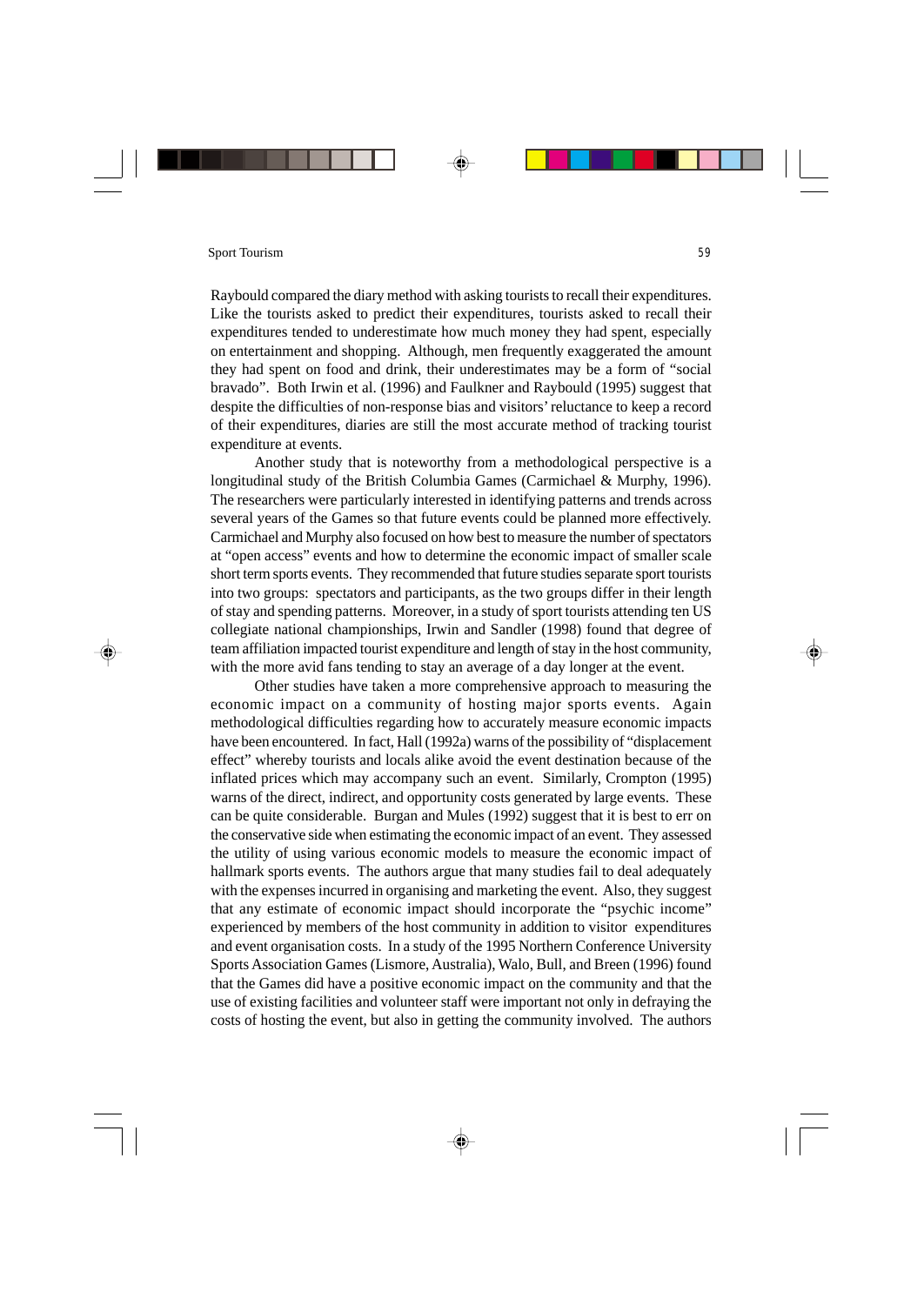found that the most significant difference between hosting a hallmark event and hosting a small scale local event was that a small scale event is more likely to enhance the way of life of the host community. In other words, small events may have a greater positive effect on the psychic income of the residents, as more community residents are likely to be involved in the event in some way.

The psychic income of hosting a sports event for a community is not always positive, however. Soutar and McLeod (1993) in a study of resident's perceptions regarding the America's Cup Defence (1986-87) hosted by Fremantle, Australia found that both the positive and the negative impacts of the event did not live up to expectations. Prior to the event, many believed that Fremantle would become a "boomtown," while, residents feared that the event would also bring severe congestion to their city. Using a longitudinal approach, Soutar and McLeod found that residents' expectations were more extreme than what actually occurred. While the economic benefits did not reach their predicted levels, the apriori fear of congestion was worse than that experienced during the event. In fact, Ritchie (1984), used an analysis of the (then) forthcoming Winter Olympic Games in Calgary (Canada) to develop a list of both the positive and negative impacts a community might expect to encounter from hosting a hallmark event. Moreover, even within one community the impacts of an event may not be distributed evenly. For example, in a New Zealand based study, Garnham (1996) found that in hosting the Ranfurly Shield (a national rugby tournament which takes place over a two week period), some segments of the community gained, while others lost. While restaurants, pubs, and clubs reported increased business, retail shops saw no increase in trade. Nevertheless, Garnham found that community morale was the highest it had been in 22 years. The event provided a central focus for the local population which inspired a sense of pride in their community. Thus, once gain the psychic income of hosting an event may have counterbalanced some of the negative impacts.

Another much touted benefit of hosting sports events is that they may promote tourism beyond the event itself. For example, people who attend the event may return for a vacation, or those who watch the event on television may decide to visit the destination later. Initially, as Collins (1997) writes, "sports events can provide a tourist focus where nature has failed to do so, or can spread the use of accommodation into off-peak periods or stimulate accommodation provision" (p. 199). Later, especially in the case of the televised events, it is hoped that the exposure afforded the town or city hosting the event will generate tourism in the form of individuals wishing to visit the community. This may include nostalgia sport tourists, who wish to visit the stadia and venues associated with an event. For example, in many Olympic cities, the stadium is open for tours on a daily basis. Even in the years leading up to hosting the Games, venues are open for visitors. In Park City, Utah (one of the venues for the Winter Olympic Games in 2002) visitors can take a bobsled or luge run down the chute, even before the Olympians themselves.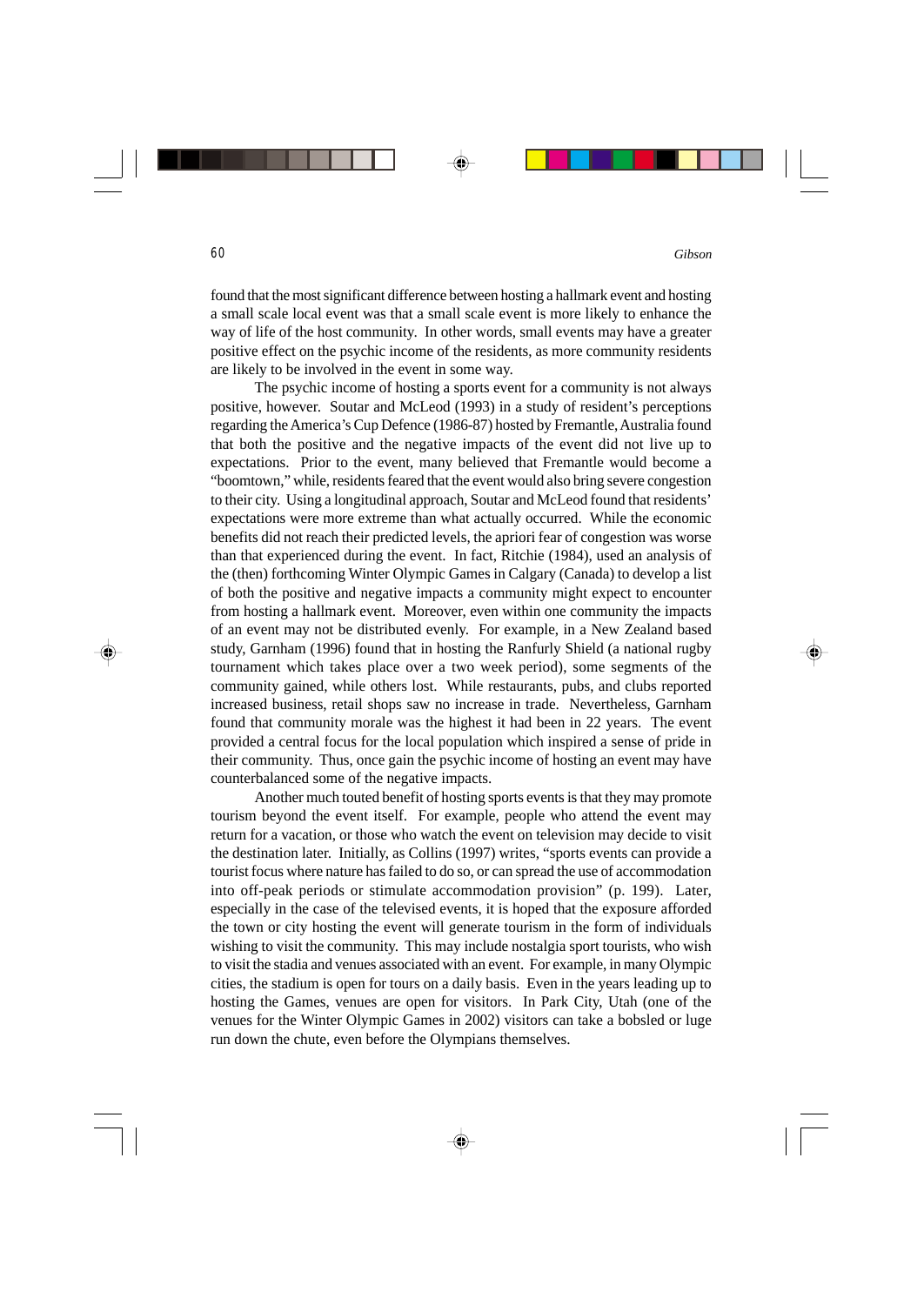Matzitelli (1989) raises other issues associated with hosting major sports events. Is there increased demand for taking part in a sport after watching a sport at high level? Also, for the host community, will the top level venues be accessible to amateur athletes once the sport spectacle is over, or will these venues be reserved for elite athletes, typically at taxpayer expense?

There is a growing body of literature which adopts a critical approach towards the impacts of hallmark events on communities. Dovey (1989) using Perth, Australia which hosted the Commonwealth Games in 1962 and the America's Cup in 1987 as a case study charges that "the real value (and damage) of such events for cities is quite unpredictable" (p. 79) and frequently "… it is revealed, often all too late in the domain of the everyday experience of the inhabitants …" (p. 79). Likewise, Roche (1994) argues that too much emphasis is given to the economic benefits (events often do not live up to expectations) and the political and planning processes which underlie hallmark events are inadequately evaluated. Roche suggests that future research on the effects of hallmark events on urban communities needs to address the contextual forces at work in all major western cities. These would include unemployment and the decline of traditional industries, as well as the "situational rationality" of the policies and actions taken in the planning of the event, such as the effect of local politics on the planning process.

Sack and Johnson (1996) conducted a study very much along these lines. They investigated the policy processes which brought the Volvo International Tennis Tournament to New Haven Connecticut in 1989. As hosting sports events is becoming a common strategy for the economic regeneration of many urban communities, Sack and Johnson wanted to gain insight into the workings of the various political groups in attracting the tournament to New Haven. The authors found that the main policy decisions had been made long before the general public became involved. Further, the workings of the local elites had a powerful impact on decisions concerning how the event would be financed and how the event would be run. Public funds to the amount of US\$15 million would be used to build the tennis stadium needed to host the event. Yet, despite this public investment, the facility would not be open to the general public except when "special events" were held.

Whitson and Macintosh (1993) are also critical of the use of public subsidies by cities to host mega sports events. They found in the cases of Calgary and Vancouver (Canada) that the promised benefits of hosting the Olympic and Commonwealth Games, such as new sports facilities, did not accrue because the facilities were unsuitable for everyday public use. Indeed, the authors ask, "does public money spent on subsidising commercial sports and tourism produce returns for the community as a whole?" (p. 237).

Other work is similarly critical. Kidd (1992) describes how community and environmental activists successfully subverted the City of Toronto, Canada's plans to renovate the Sky Dome and bid for the Olympic Games. Already in the years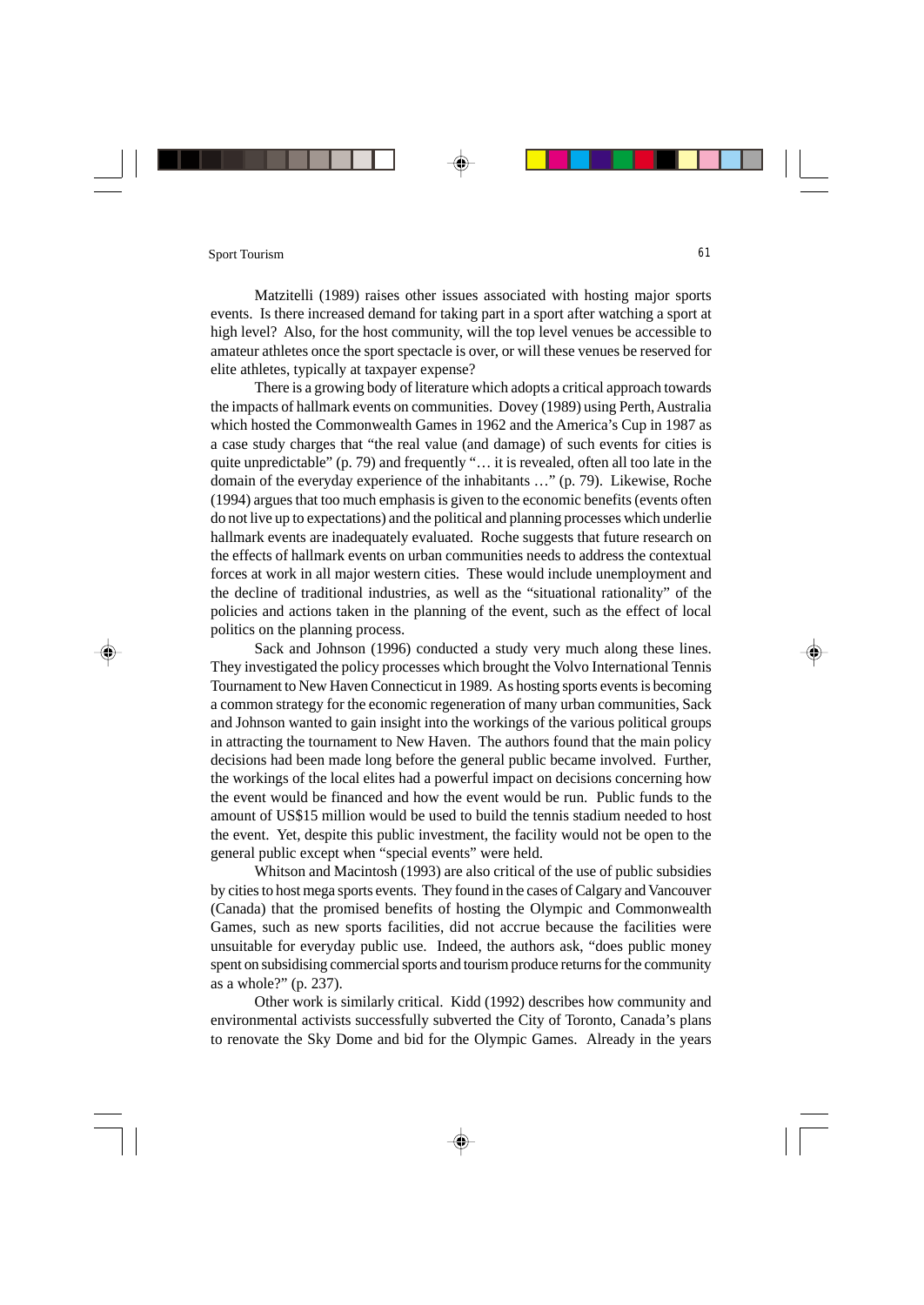leading up to the Olympic Games in Sydney, Australia in the year 2000, various researchers have documented the negative impacts on segments of the community (Hall & Hodges, 1996; Wearing & Wearing, 1996). Andreff (1988) discusses the folly of developing countries hosting the World Cup. For example, Argentina hosted the 1976 championship despite massive national debts. Yet, the benefits for Argentina, as for other third world countries, are siphoned away by the leakage of profits back to the multinational corporations in the first world.

Getz (1998) suggests that in order to address some of the deficiencies in earlier investigations of sport event tourism, future studies should examine both supply and demand. The supply side incorporates such components as event venue, destination tourism services, media broadcasts, and event sponsorship. The demand side of sport event tourism includes the athletes, the spectators, television, newspaper and radio audiences, and the event sponsors. Linking the supply and the demand side of the model, Getz identifies various intermediaries such as tour companies, media based advertising agencies and sport and tourism development bodies. The value of such a model is that it suggests the components of a multivariate approach to future investigations of event sport tourism. Moreover, by using a systems analogy to identify the links between the various agencies and components involved tourism to sport events, both the positive and negative impacts of such events may be more readily identified. Indeed, as Getz suggests, they are the outputs of the system. As Getz shows, this approach would have particular value for city governments, event planners, and sport marketers because it would help to identify the joint impacts of sponsorship, media, and public investment.

Nonetheless, models like the one outlined by Getz are relatively new conceptions. Too often it appears that the potential economic profits and exposure for a host community obscure potentially negative impacts. Some of the exaggeration of economic and other positive benefits can be attributed to community elites and their vested interests in hosting such events (Sack & Johnson, 1996). More attention must be given to the measurement of event effects. There is a need for methods which will accurately and fully measure the benefits and costs (social, psychological, and economic) of hosting an event—whether it is a hallmark event, or a small scale local event (cf. Burgan & Mules, 1992; Crompton, 1995; Hall, 1992a). Full and accurate assessment is essential to determine whether the event has met expectations. Further, without standardised measurement techniques, comparisons across events are difficult, as similarities and differences may be a mere artefact of the different measures used. As more communities host sports events to foster community (primarily economic) development, the task of measuring the impacts of these events has attained a certain urgency, particularly as a matter of accountability for the spending of public money to bid for and host these events (Getz, 1998).

For example, in recent years, attention has been directed at the excesses involved in bidding for the Olympic Games (Jennings, 1996). Should there be a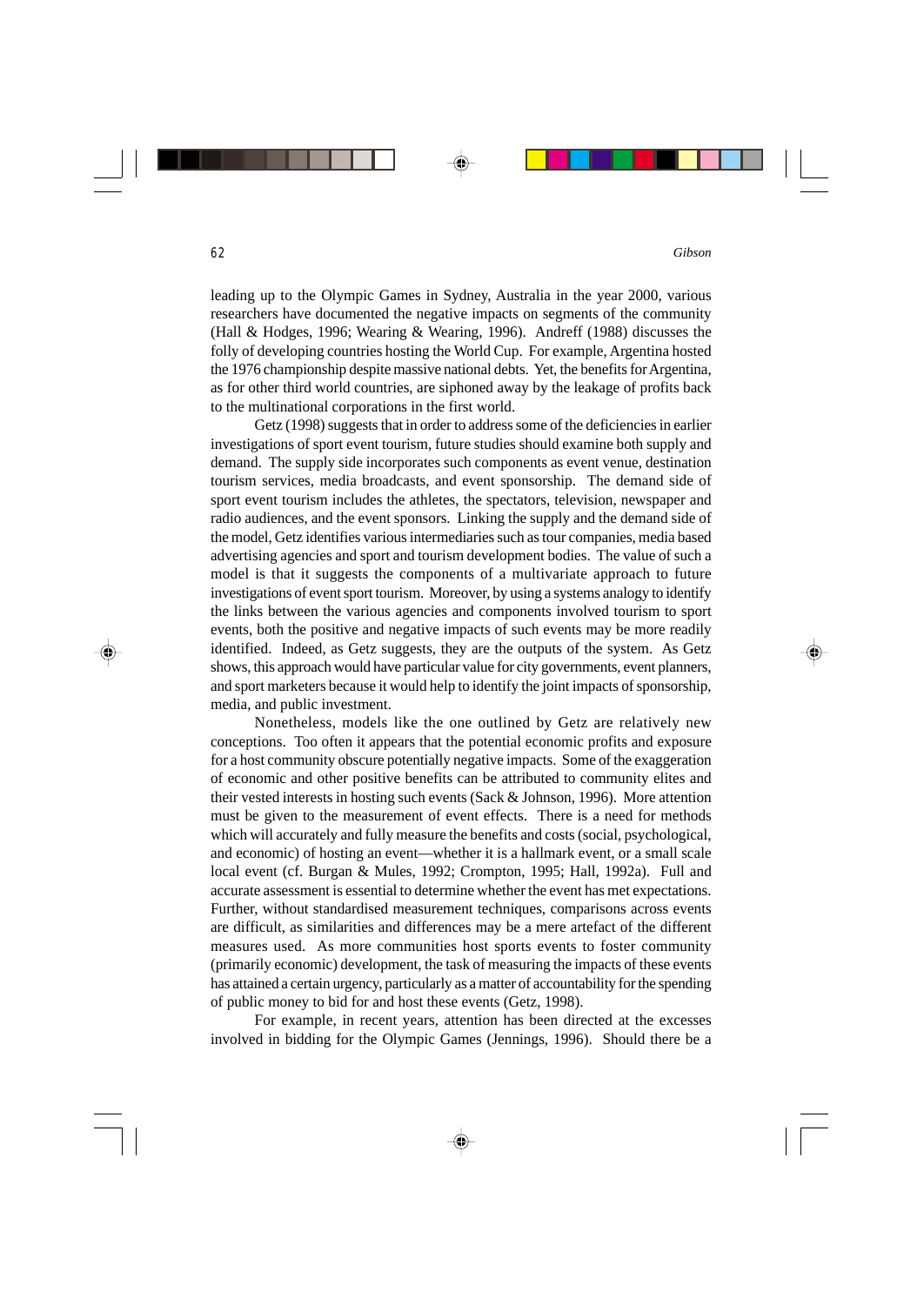"cap" placed on the amount of money spent to showcase a city to the International Olympic Committee? Should the idea of designating a permanent site for the Games be pursued? Do the much touted long term benefits of hosting the Olympics really outweigh the costs? Does hosting the Games really induce more tourists to visit that destination in the future? Or as Hall (1992a) suggests is the displacement effect of hosting mega-events more significant than is currently recognised? Do people avoid a destination in the years leading up to the Games because of the inconveniences caused by the construction of roads, airports, and stadia needed for the event. One might hypothesise that cities which also have a large conference industry might be adversely affected in this way. Is it wise for cities to host large conventions when delegates might find themselves in the middle of construction zones, as was the case in Atlanta during the lead up to the 1996 Olympics? Consequently negative impressions of cities may stay with regular attendees of annual association conferences for years.

There is a need to move beyond description into the realm of theoretically grounded explanation. Sack and Johnson (1996) explore the utility of various theories from political science to understand the workings of the groups involved in attracting a professional tennis tournament to New Haven, Connecticut. Roche (1994) suggests ways in which a sociological analysis of the impacts of mega-events on urban communities might be further developed, as do such scholars as Whitson and McIntosh (1993), and Hall and Hodges (1996). Could social psychology provide theoretical insights on the concept of "psychic income," which is alluded to in a number of studies (e.g., Burgan & Mules, 1992; Garnham, 1996)? How long does this heightened community morale last? What factors are necessary for an increase in the morale of a community hosting a sports event? Carmichael and Murphy (1996) make a case for segmenting sport event tourists into spectators and participants. Certainly, the research on active sport tourism would support the value of dividing sport tourists along these dimensions. Getz (1998) suggests that there is a need to understand the event sport tourist in terms of the experiences these tourists seek. Irwin and Sandler (1998), suggest that level of fan identification with a team or athlete should be part of future studies of event sport tourists. In terms of the "highly committed fan," can work on tourism as pilgrimage (MacCannell, 1976) or sport as ritualised spectacle (Real, 1986) result in more in-depth understanding of this type of sport tourist? For example, are these highly committed event sport tourists more likely to engage in the third form of sport tourism, nostalgia based sport tourism? Further, as Matzitelli (1989) suggests, is there an increased demand for taking part in a sport after watching a sport at the elite level? Are more ski vacations sold during and after the winter Olympics? Relationships among the three macro forms of sport tourism are starting to emerge. One might ask, for example, whether active sport tourists are likely to be event sport tourists and nostalgia sport tourists, and vice versa.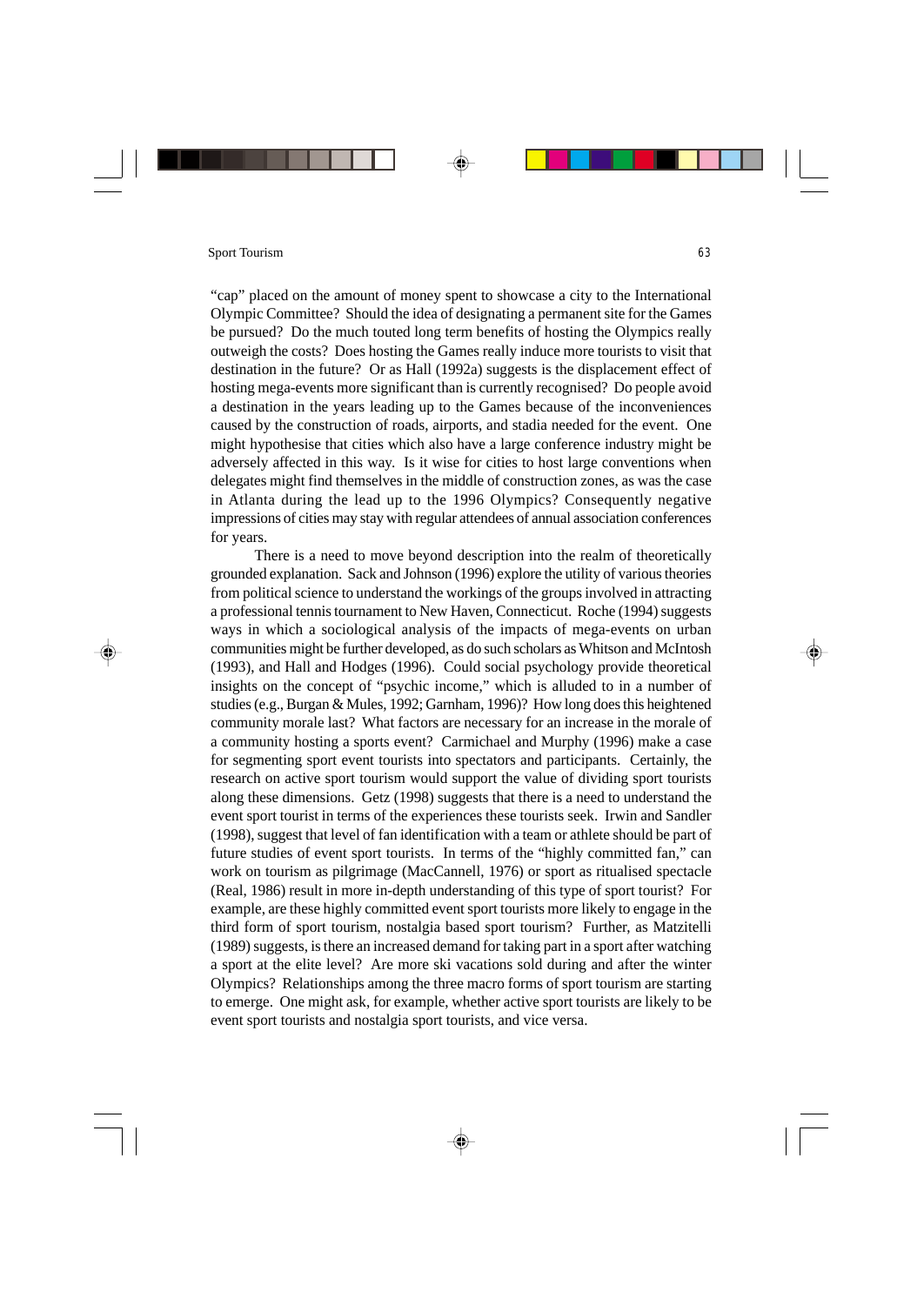## Nostalgia Sport Tourism

The sites associated with mega sports events have attained their own mystique. Visiting sports halls of fame such as the Basketball Hall of Fame in Springfield, Massachusetts, sports museums such as the Cricket Museum at Lords in London, and famous sporting venues such as the Olympic Stadia in Atlanta or Barcelona, or Yankee Stadium (home of the New York Yankees Baseball Team) has become an increasingly popular touristic pursuit. Redmond (1990) suggests that museums and halls of fame enable sport to be included in the heritage interpretation movement which is gaining more importance around the world as more heritage tourism opportunities are developed. Writing about sports facilities as tourist attractions, Bale (1988) suggests that some sports edifices "can develop over time, a sufficient mystique to become tourist attractions in their own right" (p. 120). Wembley Stadium in London, the Toronto Sky Dome, and even sites of future Olympic Games are on the list of such tourism venues. Famous sports retail stores have also become tourist attractions. For example, the Bass Pro Shops' Outdoor World is one of Missouri's top tourist attractions and "you don't have to be a fisherman or a hunter to enjoy the visit" (Carlton, 1993, p. 30). Another trend in this category of sport tourism has emerged in recent years: that of meeting famous sports personalities. The cruise ship industry has become an adept provider of this form of sport tourism. Sports theme cruises such as Norwegian Cruise Lines' "Pro-am Golf Cruise," or the "NBA Basketball Cruise," arrange for passengers to meet sports personalities while on board.

There has been little research on nostalgia based sport tourism. Lewis and Redmond (1974) and Redmond (1981) document the growth of sports museums around the world (also see Redmond, 1990). More recently, Zelkovitz (1996) conducted participant observation in sports hall of fame and sports museums in Sweden, Canada, and the United States. He analysed the cultural and social differences of the tourists in each of these countries. This is an area which has a wide range of opportunities for research. Who is a nostalgia sport tourist? Why do people engage in this sort of sport tourism? Do active sport tourists and event sport tourists also become nostalgia sport tourists? In terms of theoretical import, as with event tourism, anthropological and sociological understanding of pilgrimage could uncover some insights into this type of sport tourism. For example, have stadia and sports museums become the sacred sites of a new religion, sport?

More critical approaches, such as those levied at mainstream heritage tourism regarding the authenticity and commodification of the experience, may also provide insight into the experiences obtained by nostalgia sport tourists. Additionally, such analysis may contribute to a more detailed understanding of the use of sports theming by marketers and entrepreneurs (MacCannell, 1976; Meethan, 1996). Increasingly, restaurants, hotels, retail outlets, and cruise ships (to name but a few) are using sport as a theme to attract consumers. From a sociological perspective, the "sportification"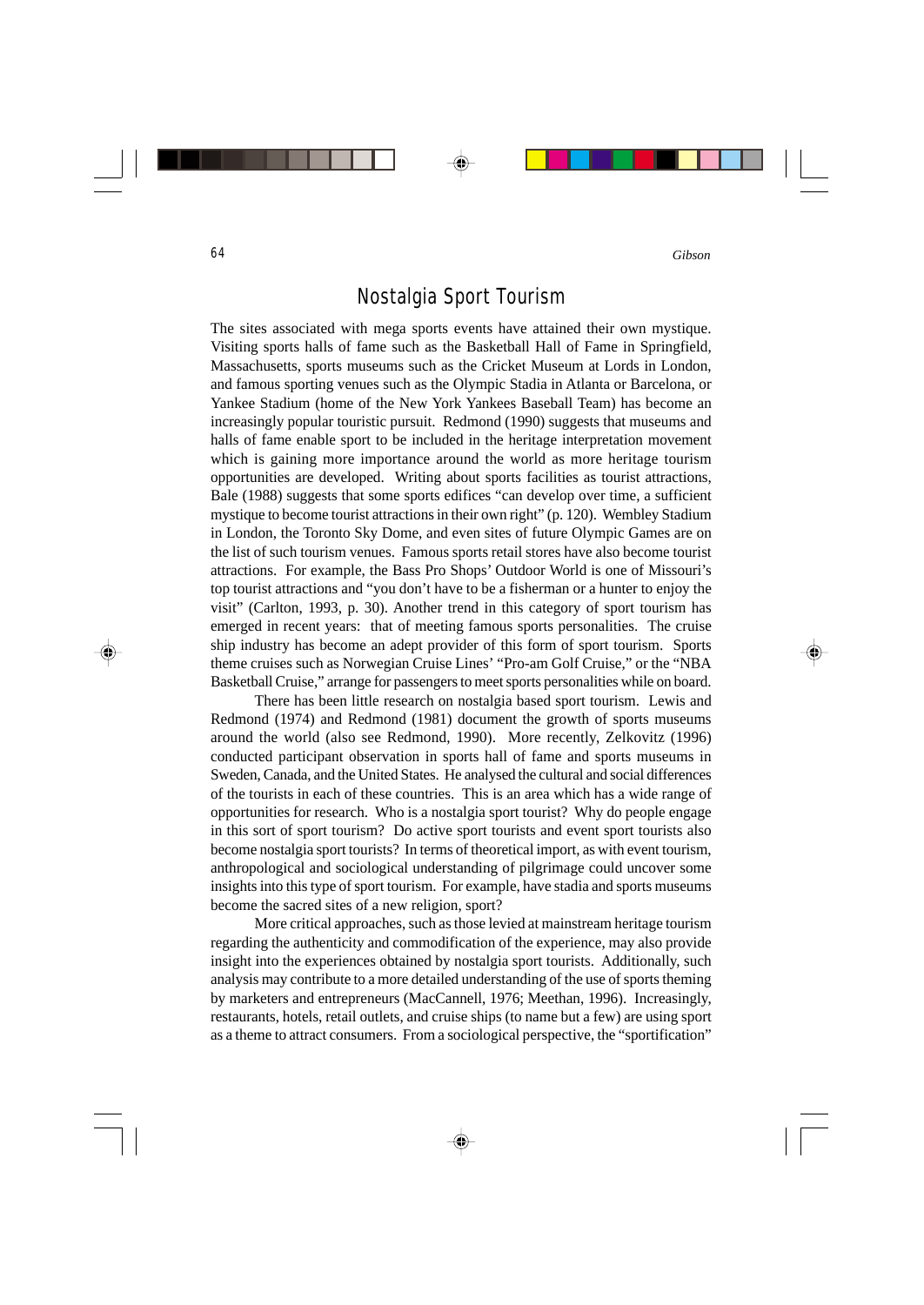of many domains of life begs to be studied. From the marketing point of view, is sports theming a passing fad, or does it have lasting value? In the restaurant industry, there is already evidence that the popularity of some of the early theme restaurants, such as Planet Hollywood, may already be on the wane ("Lean Time," 1998). Nevertheless, over the past few years, using sport as a theme seems to have improved market share for hotels and restaurants, at least in the United States (Taylor, 1998).

## The Way Forward

There can be no doubt that over the past five years, sport tourism has become increasingly salient to tourists, tourism providers, and academics alike. As much of the research cited in this paper shows, the sport tourism "movement" has been spearheaded by the western world – Europe, North America, and Australia. Nonetheless, evidence that sport tourism is becoming a distinctive element of tourism strategy in other countries is starting to appear. Aidid (1997) describes how Panang, Malaysia established itself as a major tourism destination through sport. Barbados uses sport to smooth seasonal fluctuations in tourism flows ("Sports Tourism," 1997). Kosasi (1997) and Devados (1997) profile the sport tourism industry in India. Wang (1987) discusses how Singapore was marketing itself as a sport destination by the 1980s. However, despite the growth in sport tourism phenomena, a number of issues need to be addressed as we enter the next millennium.

At the start of this paper, a quote from Pigeasson (1997) suggested that sport tourism as a field of study and practice is still evolving, and that progress in this development is hindered by a lack of integration at various levels. In reviewing the literature on sport tourism and looking at what is happening around the world, it appears that there is a lack of integration in three domains: (1) in policy development and implementation, between agencies responsible for sport and those in charge of tourism; (2) in academe, a lack of inter-disciplinary research, which is necessary in a domain which incorporates two distinct bodies of knowledge (sport and tourism); (3) in the education of the future sport tourism practitioners, as academic territoriality between tourism and sport studies departments persists.

In terms of policy development and implementation, De Knop (1987, 1990), Glyptis, (1991) and Standevan (1998) point to the lack of integration between sport and tourism at government levels. There have been some regional attempts to establish links between sport and tourism, such as the Tourism and Sport Joint Policy Statement by the West Country Tourist Board in the United Kingdom (described by Glyptis, 1991). However, attempts such as this have been rather limited. Weed and Bull (1998) examined the situation in the United Kingdom and came to the conclusion that territoriality between the Tourist Boards and the Sports Council over resources and power were preventing joint policy statements and practices. This lack of an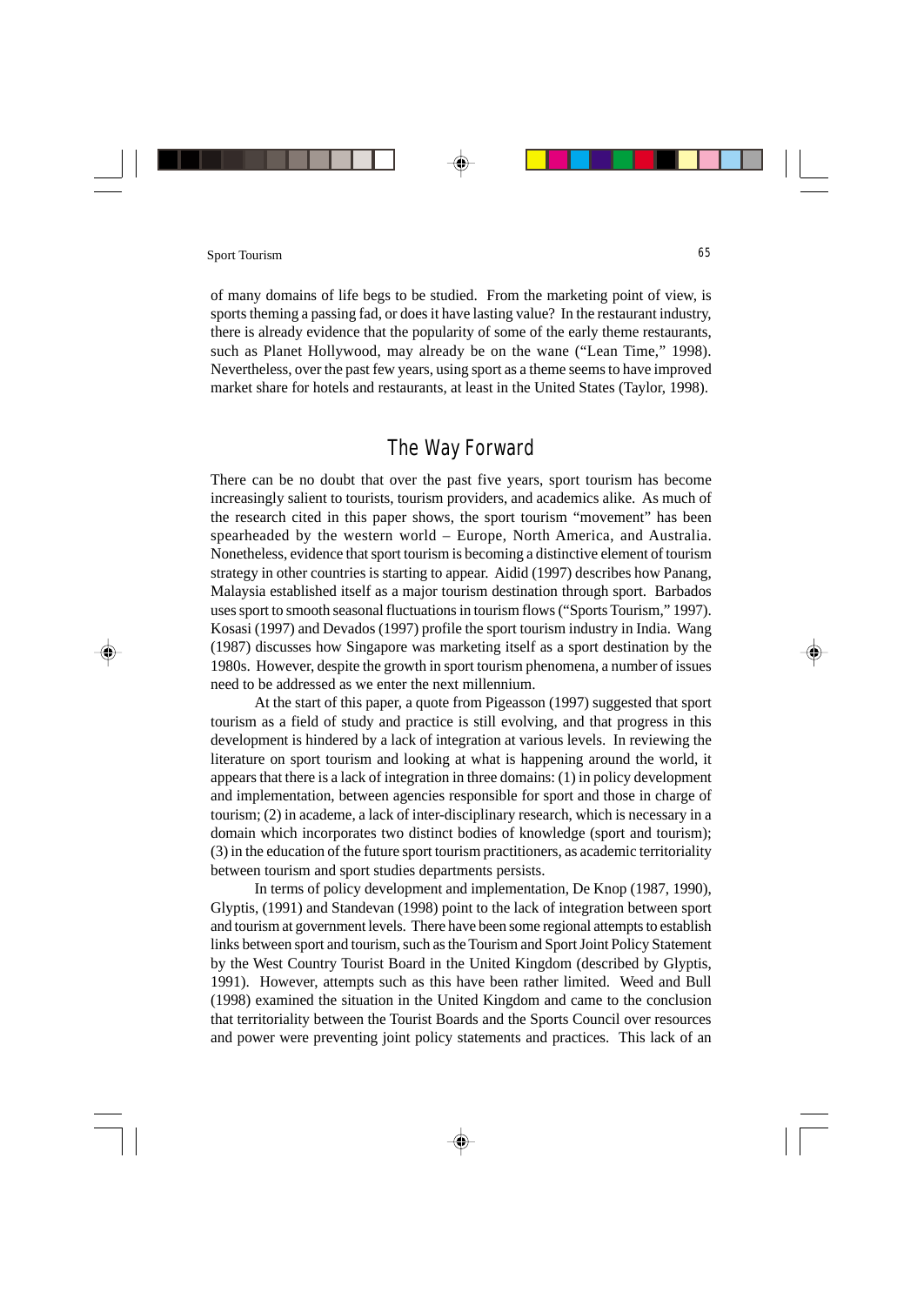integrated sport tourism policy is common throughout the world (De Knop, 1990). Without adequate policy. De Knop warns that conflicts of interest among various departments, agencies, ministries, and bureaux will become more common. At the very least, a lack of integrated policy development for sport tourism risks accentuating the behind-the-scenes power of elites, and exacerbating inequities in the distribution of benefits (cf. Hall & Hodges, 1996; Sack & Johnson, 1996).

There are also growing concerns about the effects of sport tourism on the environment. Ingold, Huber, and Neuhaus (1993) outline the effects of sport on wildlife in the Alps. Meyer (1993) investigated the impact of summer and winter sports on the alpine plant life in Austria. Hudson (1995) warns of the necessity of enforcing a sustainable development plan to protect the natural environment in Verbier Switzerland from overuse by skiers and hikers. Golf is also coming under scrutiny. Stoddart (1990) discusses the environmental impacts of golf as more and more courses are built on previously undeveloped tracts of land. He also looks at the socio-cultural impacts of the spread in popularity of the game which has reinforced the socioeconomic exclusivity of golf. Similarly, Pleumarom (1992) details the effects of the golf boom in Thailand. She also documents the negative environmental and social impacts of the spread of golf as a major tourism attraction in Thailand. Thus, although government policies do not always provide solutions to social problems, these examples show that there is a need at some level to coordinate the workings of this new industry and to develop an integrated policy structure that addresses emerging problems. Certainly, persons concerned with sport tourism would be well advised to learn from some of the mistakes made by the tourism developers of the 1960s and 1970s, where tourist facilities developed unchecked and, to borrow from Plog (1974), many resorts carried "with them the potential seeds of their own destruction" (p. 58) by destroying much of the natural beauty and ambiance, which tourists had come to enjoy. There is a growing need to resolve problematic environmental and sociocultural impacts of sport tourism before they become insoluble (see Dreyer & Krueger, 1995).

Of course policy development, marketing, management and the training of individuals to work in this field also needs to be based on knowledge. This leads to the second need for the field of sport tourism, that of an integrated research program. De Knop (1990) points out that there is inadequate research examining the interrelationship between sport and tourism. Zauhar and Kurtzman (1997) suggest that in terms of professional practices and disciplinary knowledge, sport and tourism have many elements in common. While this is evident, there are still obstacles to overcome. It has already been demonstrated that government and commercial bodies responsible for sport or tourism respectively are intent on protecting their turf. In many instances the same can be said for academe. In universities where sport studies and tourism studies departments are separate, there have been disputes over "academic ownership" of the two constructs (sport and tourism). This separateness also affects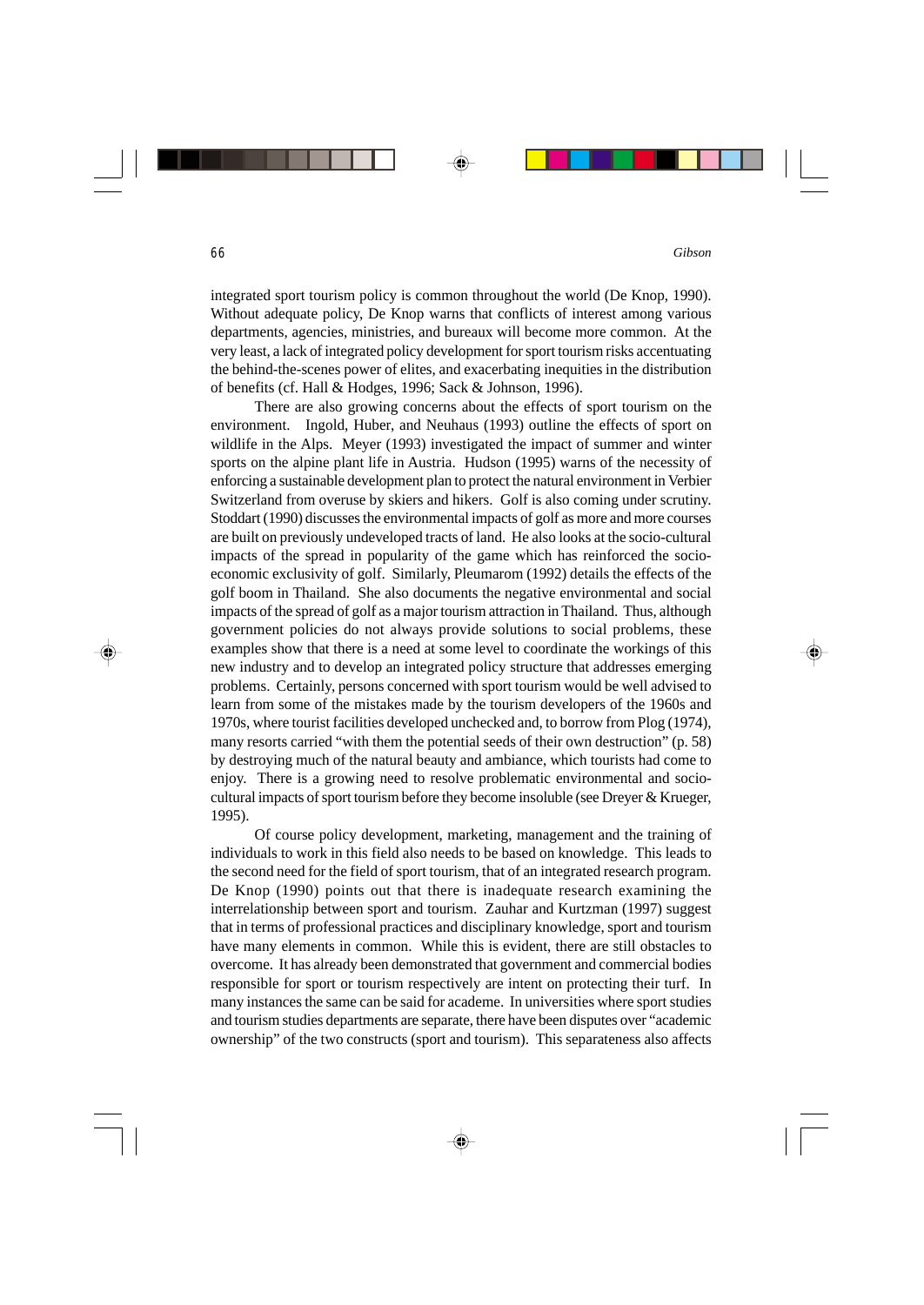research in the area. Some of the inconsistencies outlined at the beginning of this paper concerning definitions can be attributed to the infancy of the field. However, they can also be attributed to the fact that sport and tourism are too often delimited as separate spheres of study. Too few researchers have undertaken the task of becoming well versed in both bodies of knowledge and as a result two separate communities of discourse have developed. The conception of sport tourism as a synergy, which encompasses on the one hand the cultural experience of physical activity and, on the other, the cultural experience of place may provide a way of conceptualising what have been until now two separate domains. To move the field forward and to adequately meet the research needs of sport tourism an interdisciplinary approach needs to be adopted. Without this, the lack of integration and the inconsistencies in the work of various scholars around the world will continue to impede progress in this field.

What is the research agenda arising out of this review that requires an interdisciplinary approach? De Knop (1990) points out the need to know more about the different types of sport tourist in terms of behaviours, motivations, and experiences. Several studies in this review indicated that sport tourists differ in levels of commitment to sport, both as participants and as spectators (Hall, 1992b; Getz, 1998; Irwin & Sandler, 1998; Rice, 1987). Sport tourists differ in skill levels (Richards, 1996) and they differ in their use of the host community (De Knop, 1990; Nogawa et al., 1996). Are active sport tourists also event sport tourists or nostalgia sport tourists? Nostalgia sport tourism is certainly a topic that requires both descriptive and explanatory research. Are nostalgia sport tourists likely to visit other heritage tourism sites or are they more likely to take part in other forms of sport tourism? Nogawa et al. (1996) discuss the possibility of encouraging sport tourists to stay longer at a destination and visit the local tourist attractions. Will such a tourism marketing strategy only work with particular types of sport tourist, perhaps the less committed sport tourist?

It seems that for the "serious" sport tourist, the destination is not as important as the opportunity to enjoy their sport (Green & Chalip, 1998). What impact does sport tourism have on a community? Which methods provide the most comprehensive and accurate assessment of the impacts of sport tourism? What role does seasonality play in sport tourism? Do event sport tourists travel to watch different sports at different times in the year? Are active winter sport tourists also active summer sport tourists? What roles do gender, class, race, and life-stage play in sport tourism?

While the answers to these questions have obvious applications for marketing and managing sport tourism, there is a need to gain a more in-depth understanding of the behaviours of the sport tourist and the dynamics underlying sport tourism. As the review in this paper shows, much of the work to date has been descriptive, without the import of theory. If a more in-depth understanding and a sound body of knowledge are to be developed, there is a need to explain and to theorise about the needs,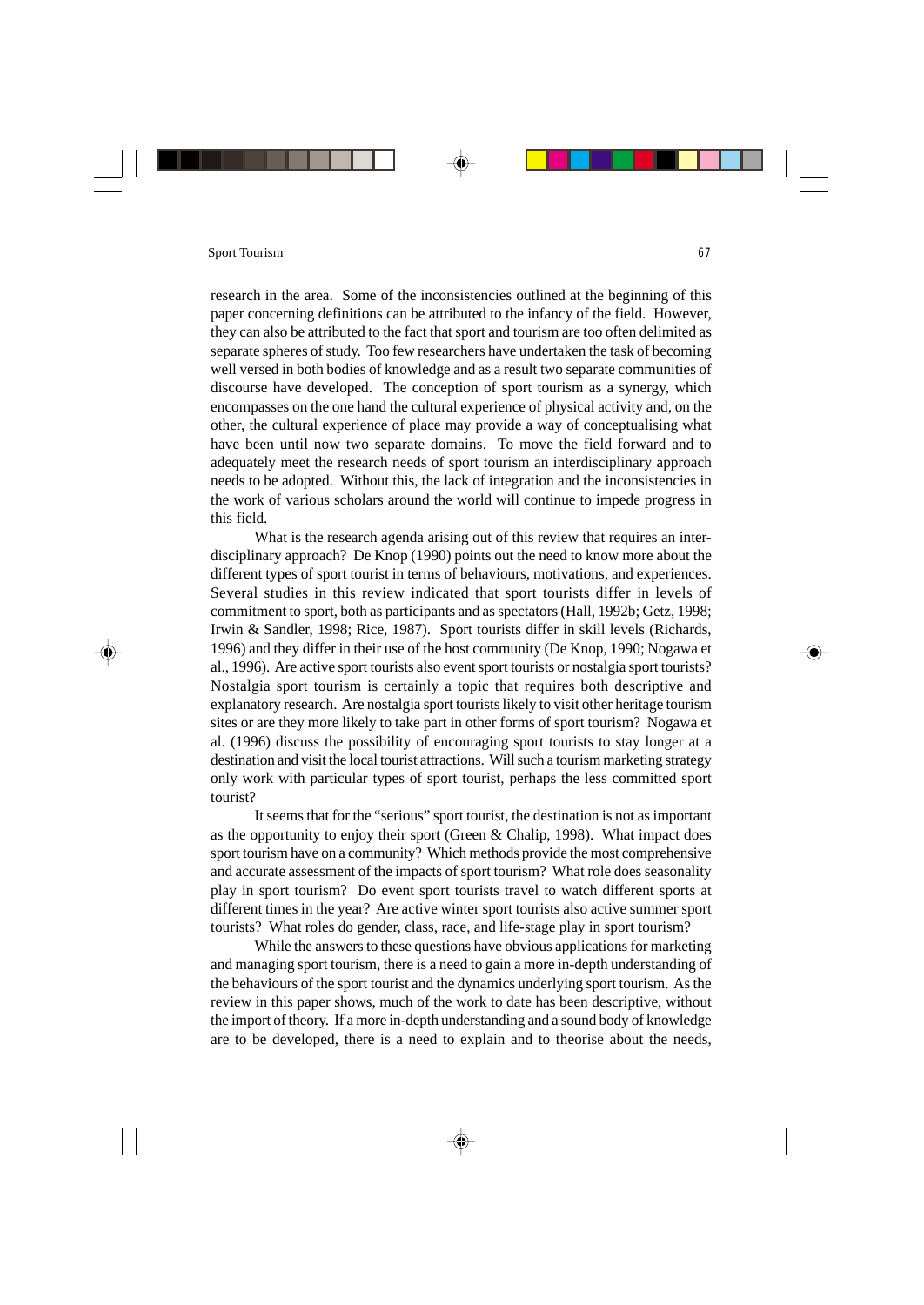expectations, and behaviours of sport tourists in future studies. Pigeasson (1997) advocates that we adopt a sociological perspective in order to achieve this task. Yet, theory from anthropology, social psychology, political science, management, and marketing may also help us to understand the sport tourist better. Moreover, in the quest for more integration in sport tourism research, future studies should not limit themselves to a single theoretical domain. One way to develop the necessary interdisciplinarity would be to generate more collaborative work among scholars from different disciplines. This may be more challenging to implement than it sounds. Obstacles such as the "parent disciplines" not recognising sport and tourism as legitimate avenues of study, academic territoriality across disciplines (and even between academic departments), as well as clarion calls for independent development of theory may each prove to be impediments.

Scholars in leisure studies, tourism science, and sport management have begun to question the "borrowing of theory" from other disciplines. Jackson and Burton (1989) conducted an international survey of recreation and leisure studies scholars concerning their perceptions of the state of the field. Jackson and Burton found that "by far the greatest need for research in the coming decade … was for the development of a consistent and coherent body of theory" (p. 19).

Another recommendation resulting from Jackson and Burton's survey is that we should explore and use a range of research methods. Getz (1998) similarly advocates the use of "alternative" methods for future research in event sport tourism. Survey research has been the method of choice in most of the studies reviewed in this paper. While there was evidence that some scholars had employed other methods, such as diaries (Faulkner & Raybould, 1995; Irwin et al., 1996) and interviews and observation (Green & Chalip, 1998), there is a need to expand the range of the methods used in the field. If some of the questions posed in this paper for future research are to be answered adequately, qualitative methods such as in-depth interviews and ethnographies need to be employed. There is also room for experimental research. In many studies, more sophisticated multivariate statistical analyses need to be employed.

The lack of academic unity has implications for the education of future tourism practitioners. First, the territoriality over knowledge domains may prevent students from gaining exposure to a comprehensive curriculum which incorporates an adequate blend of sport and tourism studies. At present, students majoring in sport management are provided a curriculum with little reference to tourism, while tourism management students obtain curricula with little reference to sport.

This discussion gives rise to another question: What should the curriculum for future sport tourism practitioners include? Is there a necessity for specialist sport tourism degrees? The Sports Tourism International Council has made a start at integrating research, information, and career development in the field. The University of Luton in the United Kingdom has developed a sport tourism degree. However,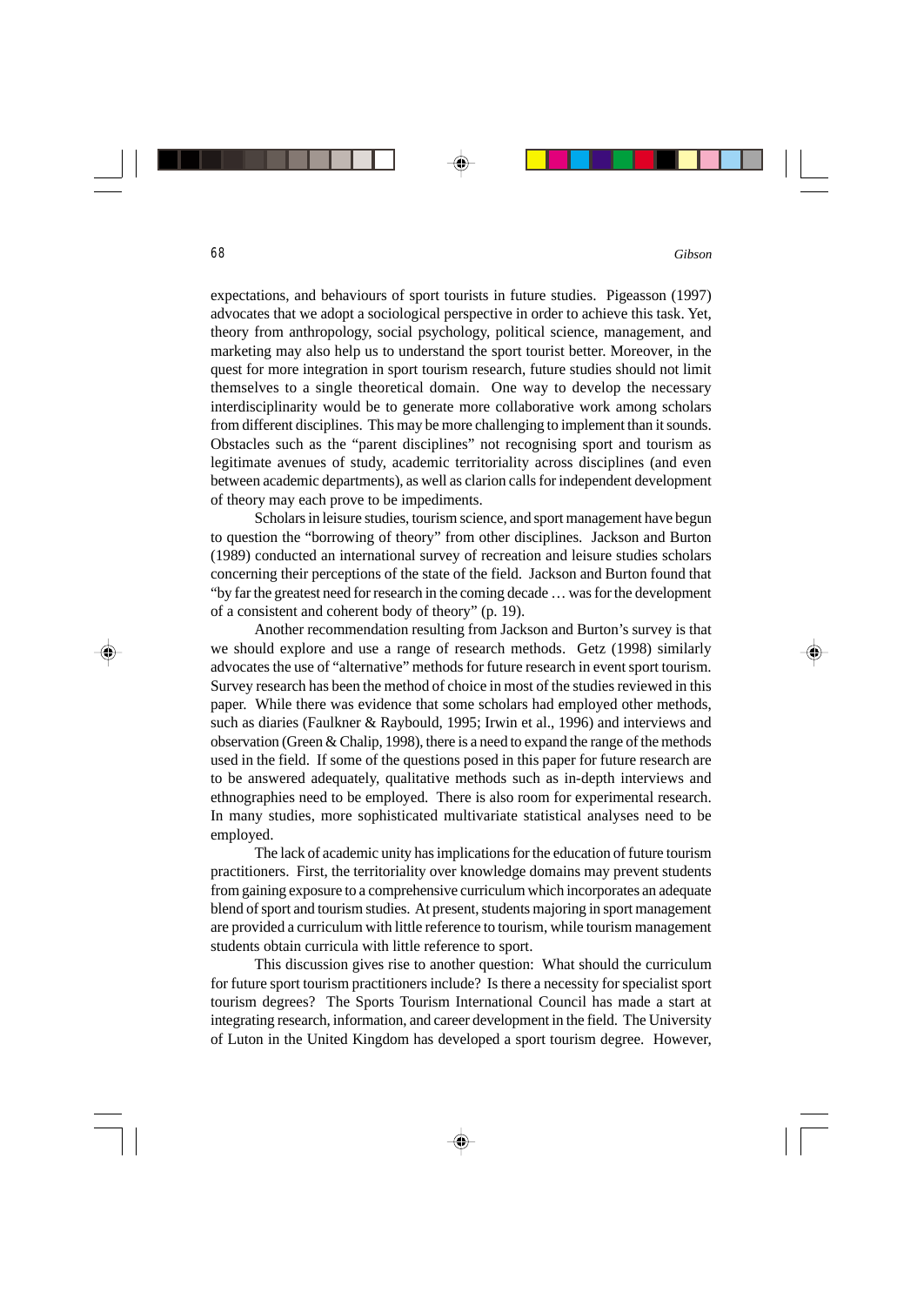one can not help but feel that economics will play a big role in directing the future education practices of this field. On the one hand, some universities might view offering sport tourism degrees as a lucrative strategy, reminiscent of some of the explosive growth in the field of sport management when it became apparent that demand for physical education degrees had declined. Physical education departments found they could bolster enrolments by offering sport management degrees. Similarly, the competition for dollars from student enrolments may work against the collaboration necessary to provide students with an interdisciplinary education. The lack of an interdisciplinary education may be even more profoundly felt at the post graduate level. The future research needs and recommendations for sport tourism as a field certainly necessitate exposure to a variety of perspectives. This brings us the fullcircle to the lack of integration in policy development. If students are educated in an environment characterised by artificial boundaries between bodies of knowledge, their training will itself perpetuate the fragmentation of sport tourism practice.

The root cause for many of the issues facing this field is that for too long sport and tourism have been viewed as separate domains – at the levels of policy, education, and practice. Obviously, not all tourism involves sport and not all sport involves tourism. This raises another question: Where should students and scholars of sport tourism be located in the academic structure? Until questions such as this are resolved, the field will continue to lack the necessary integration.

## Concluding Comments

Around the world, developments in sport tourism continue to occur. This year alone marks the publication of at least three sport tourism textbooks. Conferences devoted to sport tourism, which have been held since 1986, are becoming more common. Even the latest general travel and tourism textbooks are starting to list sport tourism as a distinct category of tourism (Gartner, 1996). These are just some of the developments in the field. It appears that sport tourism as an academic field of study and as a distinct component of the tourism industry will continue to grow, albeit in a somewhat fragmented manner. If the Walt Disney Company is used as a barometer of tourism trends, then sport tourism is surely on the rise. The company invested US\$200 million in sport tourism by opening the Disney Wide World of Sports Complex in Orlando, Florida. That facility is an addition to the already extensive sports facilities found on the Walt Disney World Resort properties. The contemporary growth of sport tourism infrastructure and sport tourism research suggests that sport tourism has reached critical mass.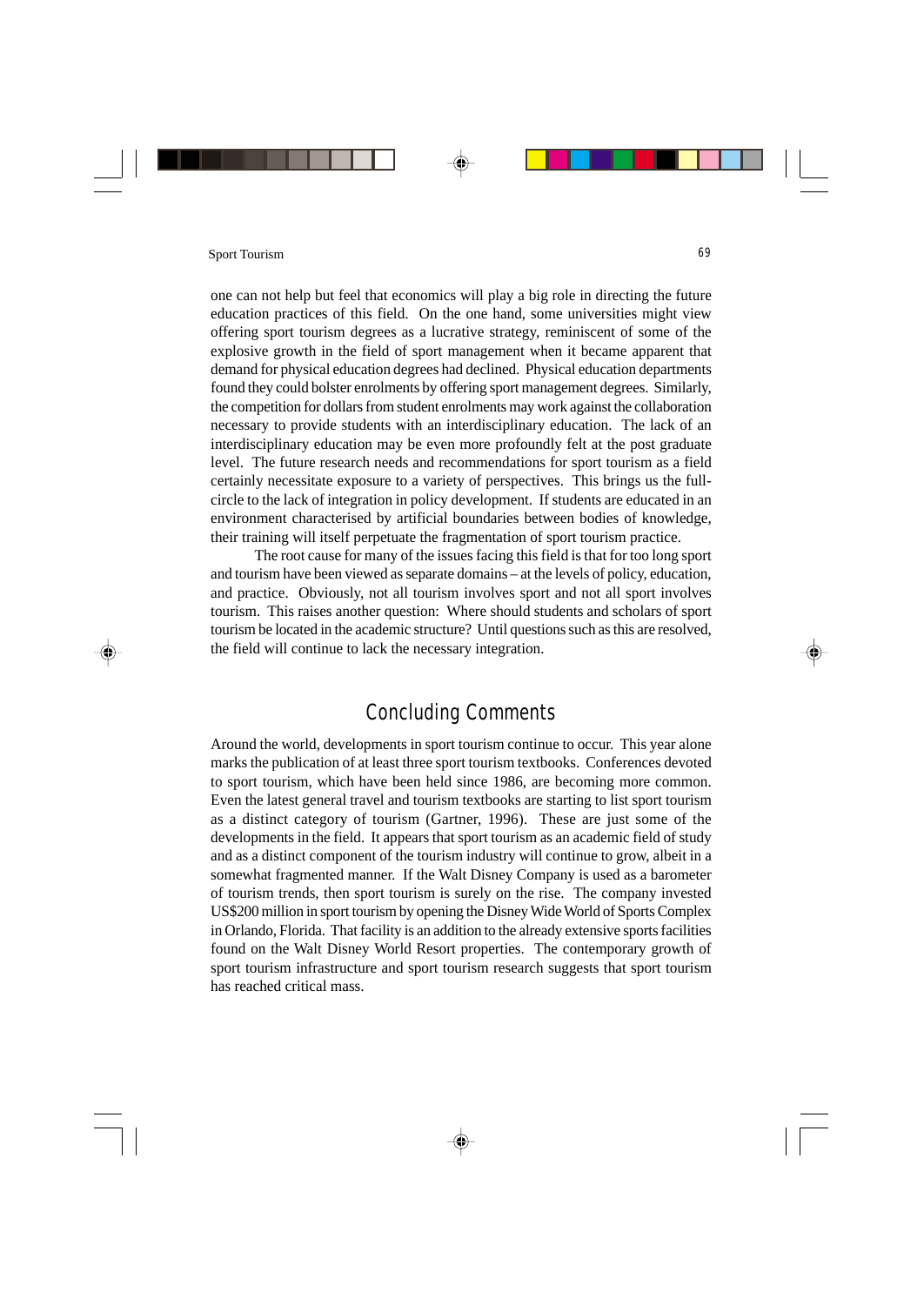## References

- Aidid, S. (1997). Penang (Malaysia) as a tourism sport centre. *Journal of Sports Tourism*, *4*, 4–5.
- Andreff, W. (1988). Les multionales et le sport dans les pays en developpement: Ou comment faire courir le tiers monde apres les capiteaux? *Revue Tiers Monde*, *29*, 13–100.
- Attle, S. (1996). *Tourist role preference and the development of life style profiles: Implications for market segmentation and tourist destination selection*. Unpublished Doctoral Dissertation, the University of Connecticut, Storrs.
- Baines, S. (1996, July). *Sport tourism–The leisure pursuit of 'Being there'*. Paper presented at Free Time and Quality of Life for the 21st Century, World Congress of the World Leisure and Recreation Association, Cardiff, Wales, UK.
- Bale, J. (1988). *Sport geography*. London: E & FN Spon.
- Bojanic, D., & Warnick, R. (1995). Segmenting the market for winter vacations. *Journal of Travel and Tourism Marketing*, *4*, 85–96.
- Burgan, B., & Mules, T. (1992). Economic impact of sporting events. *Annals of Tourism Research*, *19*, 700–710.
- Carlton, M. (1993, August). World of sporting goods. *Southern Living*, 30.
- Carmichael, B., & Murphy, P. (1996). Tourism economic impact of a rotating sports event: the case of the British Columbia Games. *Festival Management and Event Tourism*, *4*, 127–138.
- Caspersen, C.J., Merritt, R.K., & Stephens, T. (1994). International physical activity patterns: A methodological perspective. In R.K. Dishman (Ed.), *Advances in exercise adherence* (pp. 73–110). Champaign, IL: Human Kinetics.
- Chalip, L. (1992). The construction and use of polysemic structures: Olympic lessons for sport marketing. *Journal of Sport Management*, *6*, 87–98.
- Chalip, L., Green, C., & Vander Velden, L. (1998). Sources of interest in travel to the Olympic Games. *Journal of Vacation Marketing*, *4*, 7–22.
- Coakley, J. (1990). *Sport in society: Issues and controversies*. St Louis: Times Mirror/ Mosby College Publishing.
- Cohen, E. (1974). Who is a tourist? A conceptual clarification. *Sociological Review*, *22*, 527–555.
- Collins, M. (1997). The economics of sport and sports in the economy: Some international comparisons. In C. Cooper (Ed.). *Progress in tourism, recreation and hospitality management*, *3* (pp. 184–214). London: Belhaven Press.
- Crompton, J. (1995). Economic impact analysis of sports facilities and events: Eleven sources of misapplication. *Journal of Sport Management*, *9*, 14–35.
- Csikzentmihalyi, M. (1975). *Beyond boredom and anxiety*. San Francisco: Jossey-Bass.
- De Knop, P. (1987). Some thoughts on the influence of sport tourism. In *Proceedings of The International Seminar and Workshop on Outdoor Education, Recreation and Sport Tourism* (pp. 38–45). Netanya, Israel: Wingate Institute for Physical Education and Sport.
- De Knop, P. (1990). Sport for all and active tourism. *World Leisure and Recreation*, *32*, 30–36.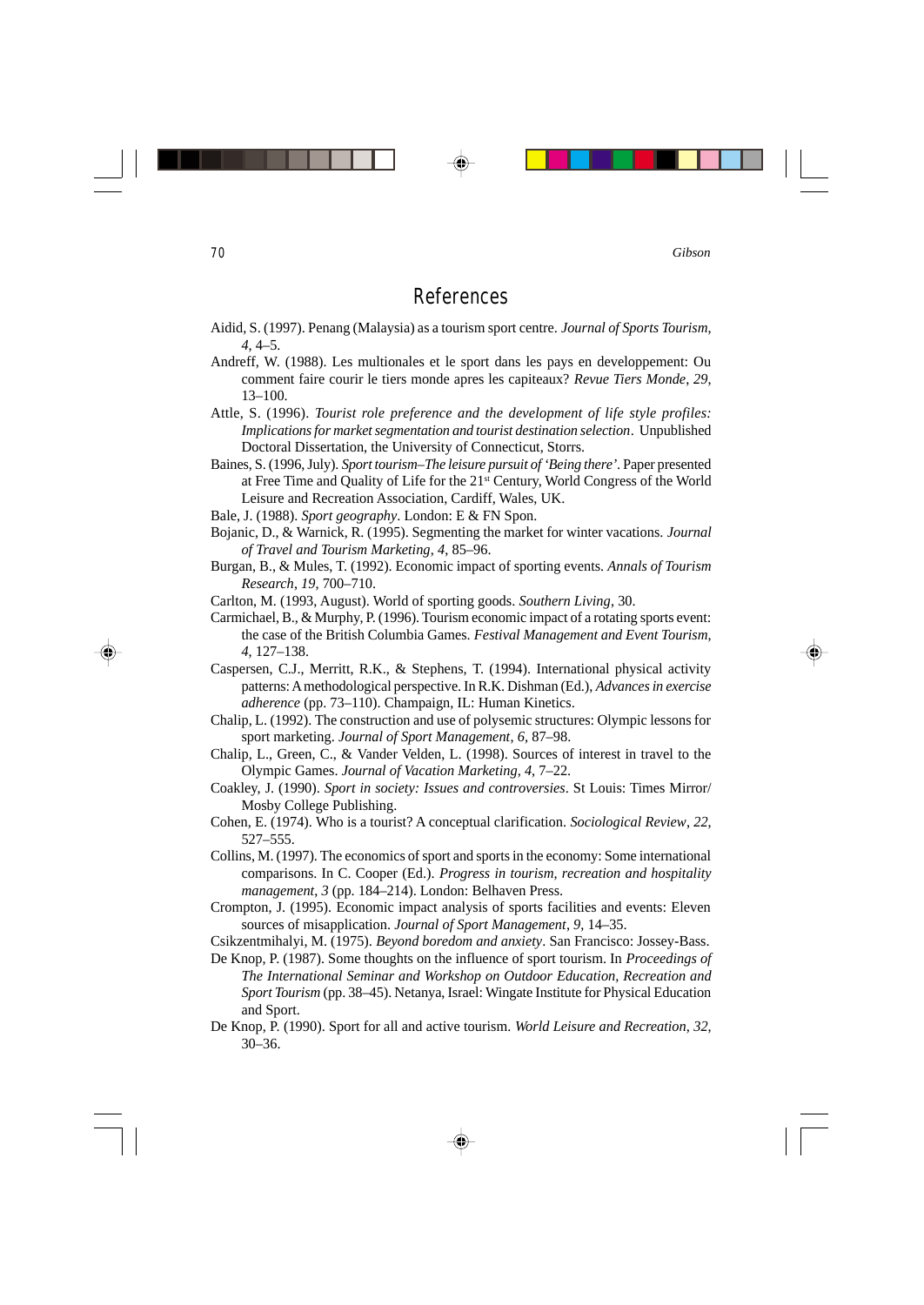- De Knop, P. (1995, November). *A figurational perspective of the development of sport tourism*. Paper presented at the North American Society for the Sociology of Sport Conference, Sacramento, California.
- Delpy, L. (1992, November). *A profile of the 1992 summer Olympic Games spectator*. Paper presented at the North American Society for the Sociology of Sport Conference, Toledo, Ohio.
- Delpy, L. (1996, May). *A comparison of the pre and post economic impact figures reported for the 1994 World Cup*. Paper presented at the Eleventh Annual Conference of the North American Society for Sport Management, University of New Brunswick, Canada.
- Delpy, L. (1997, May). *A profile of the 1996 Summer Olympics spectator*. Paper presented at the Twelfth Annual Conference of the North American Society for Sport Management, San Antonio, Texas.
- Delpy, L. (1998). An overview of sport tourism: Building towards a dimensional framework. *Journal of Vacation Marketing*, *4*, 23–38.
- Devados, R. (1997). Sports tourism in Tamil Nadu (India). *Journal of Sports Tourism*, *4*, 8–9.
- Dovey, K. (1989). Old scabs, /new scars: The hallmark event and the everyday environment. In G. Syme, B. Shaw, D. Fenton, & W. Mueller (Eds.). *The planning and evaluation of hallmark events* (pp. 73–80). Aldershot, UK: Avebury.
- Dreyer, A., & Krugeger, A. (Eds.). (1995). *Sporttourismus*. Muenchen-Wien: R Oldenburg, Verlag.
- Edwards, H. (1973). *Sociology of sport*. Homewood, IL: The Dorsey Press.
- Elias, N., & Dunning, E. (1970). The quest for excitement in unexciting societies. In G. Luschen, (Ed.). *The cross cultural analysis of sport and games* (pp. 31–51). Champaign, IL: Stipes Publishing.
- Elrick & Lavidge, Inc. (1994, April). *Unmet vacation expectations*. Prepared for Marriott International, Washington DC.
- Faulkner, B., & Raybould, M. (1995). Monitoring visitor expenditure associated with attendance at sporting events: An experimental assessment of the diary and recall methods. *Festival Management and Event Tourism*, *3*, 73–81.
- Garnham, B. (1996). Ranfurly Shield rugby: An investigation into the impacts of a sporting event on a provincial city, the case of New Plymouth, Taranaki, New Zealand. *Festival Management and Event Tourism*, *4*, 145–149.
- Gartner, W. (1996). *Tourism development: Principles, processes and policies*. New York, NY: Van Nostrand Reinhold.
- Getz, D. (1998). Trends, strategies, and issues in sport-event tourism. *Sport Marketing Quarterly*, *7* (2), 8–13.
- Gibson, H. (1994). *Some predictors of tourist role preference for men and women over the adult life course.* Unpublished Doctoral Dissertation, The University of Connecticut, Storrs.
- Gibson, H. (1998a). The case of World Cup USA '94. In J. Standevan & P. De Knop, (Eds.), *Sport tourism*. Champaign, IL: Human Kinetics
- Gibson, H. (1998b). Active sport tourism: Who participates? *Leisure Studies*, *17* (2), 155–170.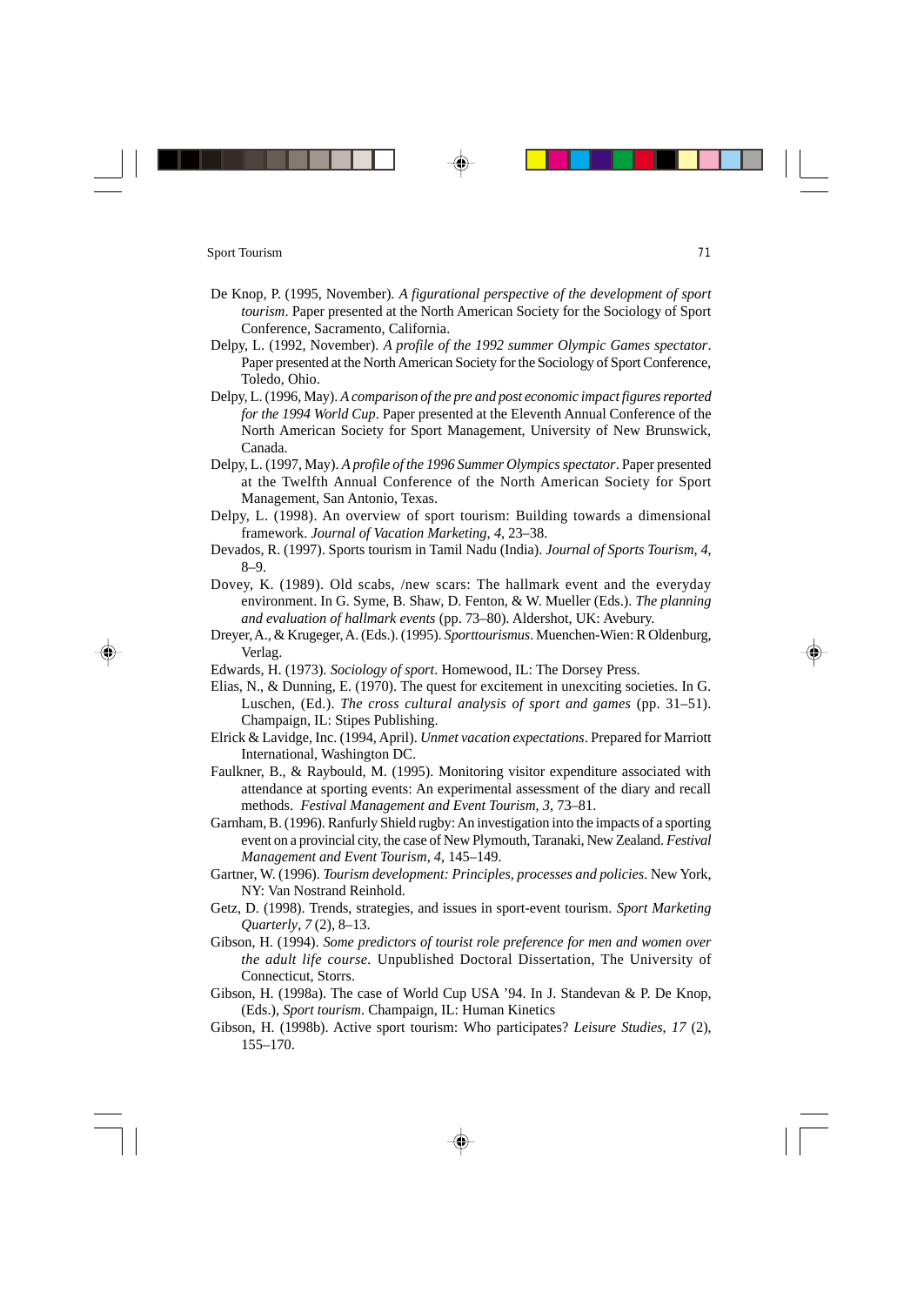- Gibson, H., Attle, S., & Yiannakis, A. (1998). Segmenting the sport tourist market: A lifespan perspective*. Journal of Vacation Marketing*, *4*, 52–64.
- Gibson, H., & Yiannakis, A. (1992, November). *Some correlates of the Sport Lover (tourist): A life course perspective*. Presented at the North American Society for the Sociology of Sport Conference, Toledo, Ohio.
- Gibson, H., & Yiannakis, A. (1994, November). *Some characteristics of sport tourists: A life span perspective*. Paper presented at the annual conference for the North American Society for the Sociology of Sport, Savannah, Georgia.
- Glyptis, S. (1991). Sport and tourism. In C. Cooper (Ed.), *Progress in tourism, recreation and hospitality management*, *3* (pp. 165–183). London: Belhaven Press.
- Glyptis, S., & Jackson, G. (1993, July). *Sport and tourism—Mutual benefits and future prospects*. Paper presented at Leisure in Different Worlds, the Third International Conference of the Leisure Studies Association, Loughborough University, UK.
- Gratton, C. (1990, December). *Consumer behaviour in tourism: A psycho-economic approach*. Paper presented at the Tourism Research into the 1990s Conference, Durham, UK.
- Green, B.C., & Chalip, L. (1998). Sport tourism as the celebration of subculture. *Annals of Tourism Research*, *25*, 275–292.
- Hall, C. (1992a). Adventure, sport and health tourism. In B. Weiler & C. M. Hall (Eds.), *Special interest tourism* (pp. 141–158). London: Belhaven Press.
- Hall, C. (1992b). *Hallmark tourist events*. London: Belhaven Press.
- Hall, C., & Hodges, J. (1996). The party's great, but what about the hangover? The housing and social impacts of mega-events with special reference to the 2000 Sydney Olympics. *Festival Management and Event Tourism*, *4*, 13–20.
- Hudson, S. (1995, September). *The 'greening' of ski resorts: A necessity for sustainable tourism, or a marketing opportunity for skiing communities*. Paper presented at the Leisure, Sport and Education—The Interfaces Annual Conference for the Leisure Studies Association, Eastbourne, UK.
- Ingold, P., Huber, B., & Neuhaus, P. (1993). Tourism and sport in the Alps–a serious problem for wildlife? *Revue Suisse de Zoologie*, *100*, 529–545.
- Irwin, R., & Sandler, M. (1998). An analysis of travel behavior and event-induced expenditures among American collegiate championship patron groups. *Journal of Vacation Marketing*, *4*, 78–90.
- Irwin, R., Wang, P., & Sutton, W. (1996). Comparative analysis of diaries and projected spending to assess patron expenditure behavior at short-term sporting events. *Festival Management and Event Tourism*, *4*, 29–37.
- Iso-Ahola, S. (1989). Motivation for leisure. In E. Jackson & T. Burton (Eds.), *Understanding leisure and recreation: mapping the past, charting the future* (pp. 247–280). State College, PA: Venture Publishing.
- Jackson, E., & Burton, T. (1989). Mapping the past. In E. Jackson & T. Burton (Eds.), *Understanding leisure and recreation: Mapping the past, charting the future* (pp. 3–28). State College, PA: Venture Publishing.
- Jennings, A. (1996). *The new lords of the rings*. London: Simon & Schuster.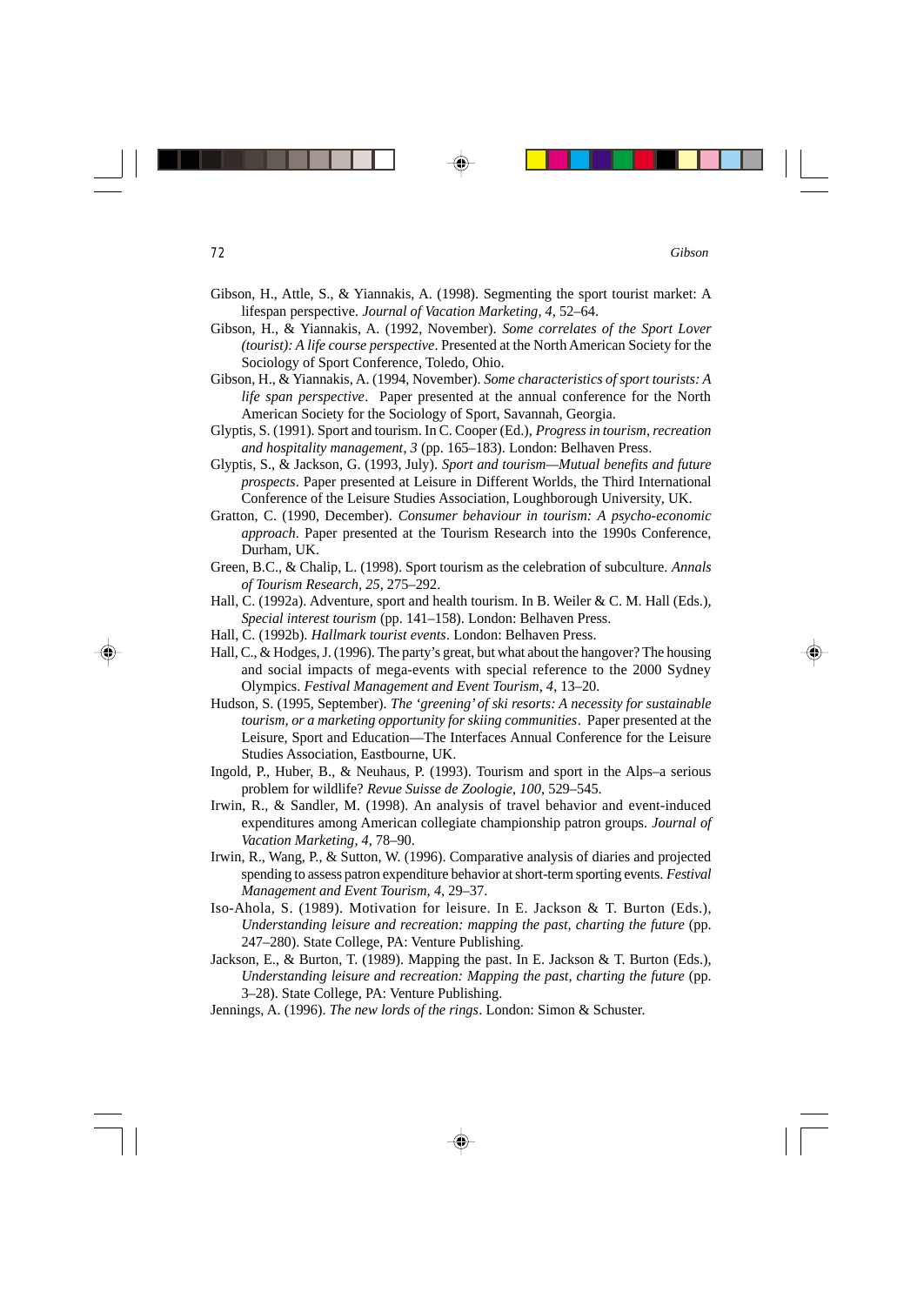- Johnston, W., & Elsner, G. (1972). Variability in use among ski areas: A statistical study of the California market region. *Journal of Leisure Research*, *4*, 43–49.
- Kaae, B., & Lee, R. (1996, July). *The use of lifestyle in outdoor recreation research*. Paper presented at Free Time and Quality of Life for the 21<sup>st</sup> Century, World Congress of the World Leisure and Recreation Association, Cardiff, Wales, UK.
- Kenyon, G. (1969). Sport involvement: A conceptual go and some consequences thereof. In G. Kenyon, (Ed.). *Aspects of contemporary sport sociology* (pp. 77–87). Chicago: The Athletic Institute.
- Kidd, B. (1992). The Toronto Olympic commitment: Towards a social contract for the Olympic Games. *Olympika*, *1*, 154–167.
- Klenosky, D., Gengler, C., & Mulvey, M. (1993). Understanding the factors influencing ski destination choice: A means-end analytic approach. *Journal of Leisure Research*, *25*, 362–379.
- Kosasi, V. (1997). Sports tourism in India. *Journal of Sports Tourism*, *4*, 6–8.
- Kurtzman, J., & Zauhar, J. (1995). Research: Sport as a touristic endeavour. *Journal of Tourism Sport*. http://www.sirc.ca/sirc/jsptxt1.html
- Kurtzman, J., & Zauhar, J. (1997). A wave in time–The sports tourism phenomena. *Journal of Sports Tourism*, *4*, 5–19.
- Ladd, S. (1995, July 7). Pinehurst: One man's vision. *Greensboro News and Record, Weekend*, 8–10.
- Lean Time at Planet Hollywood. (1998, August 11). *The Independent* (London), business section, 17.
- Levinson, D. (1996). *The seasons of a woman's life*. New York: Knopf.
- Levinson, D., Darrow, C., Klein, E., Levinson, M., & McKee, B. (1978). *The seasons of a man's life.* New York: Knopf.
- Lewis, G., & Redmond, G. (1974). *Sporting heritage: A guide to halls of fame, special collections, and museums in the US and Canada*. New York: A.S. Barnes.
- Loy, J. (1968). The nature of sport: A definitional effort. *Quest*, *10*, 1–15.
- MacCannell, D. (1976). *The tourist: A new theory of the leisure class*. New York: Schocken Books.
- Matley, I. (1981). Physical and cultural factors influencing the location of tourism. In N. Starr & E. Kelly (Eds.), *Tourism for the travel agent* (pp. 106–121). Wellesey, MA: ICTA.
- Matzitelli, D. (1989). Major sports events in Australia–some economic tourism and sports related effects. In G. Syme, B. Shaw, D. Fenton, & W. Mueller (Eds.), *The planning and evaluation of hallmark events* (pp. 195–202). Aldershot, UK: Avebury.
- McFee, G. (1990). The Olympic games as tourist event: An American in Athens, 1896. *Proceedings of the Leisure Studies Association Second International Conference, Leisure, Labour, and Lifestyles: International Comparisons* (pp. 146–157), Conference Papers no. 43. Eastbourne, UK: LSA Publications.
- McIntosh, R., Goeldner, C., & Ritchie, J.R.B. (1995). *Tourism, principles, practices, philosophies* (7th ed.). New York: John Wiley & Sons.
- McPherson, B. (1984). Sport participation across the life cycle: A review of the literature and suggestions for future research. *Sociology of Sport Journal*, *3*, 213–230.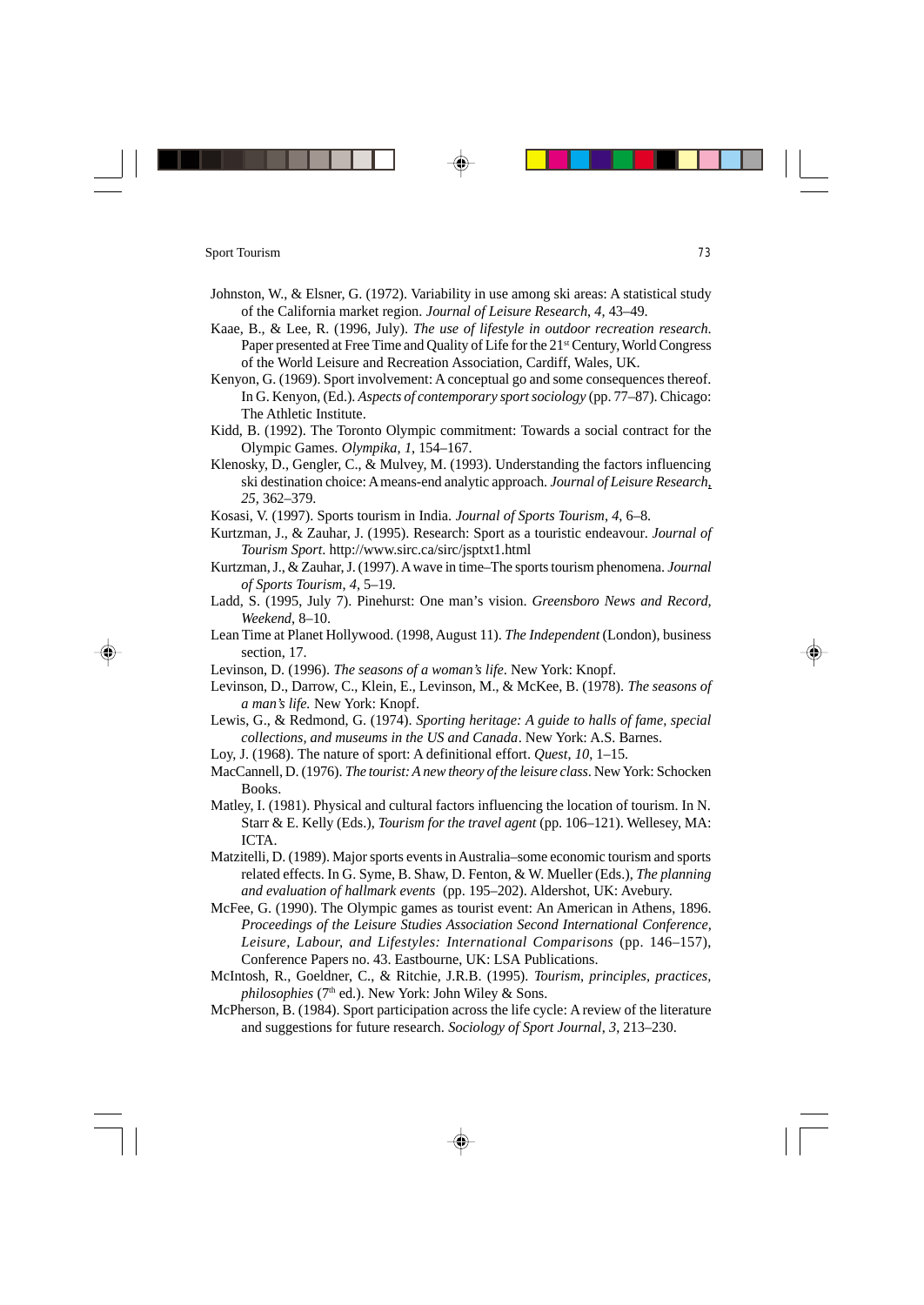- Meethan, K. (1996). Consuming (in) the civilized city. *Annals of Tourism Research*, *23*, 322–340.
- Meyer, E. (1993). The impact of summer and winter tourism on the fauna of alpine soils in western Austria (Oetztal Alps, Raptikon). *Revue Suisse de Zoologie*, *100*, 519– 527.
- Mills, A., Couturier, H., & Snepenger, D. (1986). Texas snow skiers. *Journal of Travel Research*, *27*, 19–23.
- Nogawa, H., Yamguchi, Y., & Hagi, Y. (1996). An empirical research study on Japanese sport tourism in Sport-for-All Events: Case studies of a single-night event and a multiple-night event. *Journal of Travel Research*, *35*, 46–54.
- Palm, J. (1991). *Sport for all: Approaches from Utopia to reality*. Schorndorf, Germany: Verlag Karl Hofmann.
- Pigeasson, C. (1997). Sport and tourism: The emergence of sport into the offer of tourism. Between passion and reason. An overview of the French situation and perspectives. *Journal of Sports Tourism*, *4*, 20–36.
- Pleumarom, A. (1992). Course and effect: Golf tourism in Thailand. *The Ecologist*, *22*, 104–110.
- Plog, S. (1974). Why destination areas rise and fall in popularity. *The Cornell Hotel and Restaurant Administration Quarterly*, *14*, 55–58.
- Priestley, G. (1995). Sports tourism: The case of golf. In G. J. Ashworth & A. G. J. Dietvorst (Eds.), *Tourism and spatial transformations: Implications for policy and planning* (pp. 205–223).Wallingford, UK: CAB International.
- Real, M. (1986). Superbowl: Mythic spectacle. In A. Yiannakis, T. McIntyre, M. Melnick, & D.Hart (Eds.), *Sport sociology: Contemporary themes* (3rd ed., pp. 29–34). Dubuque, IA: Kendall/Hunt.
- Redmond, G. (1981, spring). The world's sports museums. *Sports International*, 31–34.
- Redmond, G. (1990). Points of increasing contact: Sport and tourism in the modern world. In A. Tomlinson (Ed.), *Proceedings of the Leisure Studies Association Second International Conference, Leisure, Labour, and Lifestyles: International Comparisons* (pp. 158–169), Conference Papers no. 43. Eastbourne, UK: LSA Publications.
- Redmond, G. (1991). Changing styles of sports tourism: Industry/consumer interactions in Canada, the USA, and Europe. In M. T. Sinclair & M.J. Stabler (Eds.), *The tourism industry: An international analysis* (pp. 107–120).Wallingford, UK: CAB International.
- Rice, K. (1987, February 9). Special report: Scuba diving dive market requires specialized skill, information. *Tour Travel News*, 24–27.
- Richards, G. (1996). Skilled consumption and UK ski holidays. *Tourism Management*, *17*, 25–34.
- Ritchie, J.R.B. (1984). Assessing the impact of hallmark events. *Journal of Travel Research*, *23*, 2–11.
- Roche, M. (1994). Mega-events and urban policy. *Annals of Tourism research*, *21*, 1–19.
- Roehl, W., Ditton, R., Holland, S., & Perdue, R. (1993). Developing new tourism products: Sport fishing in the south-east United States. *Tourism Management*, *14*, 279–288.
- Rudman, W. (1986). Sport as part of successful aging. *American Behavioral Scientist*, *29*, 453–470.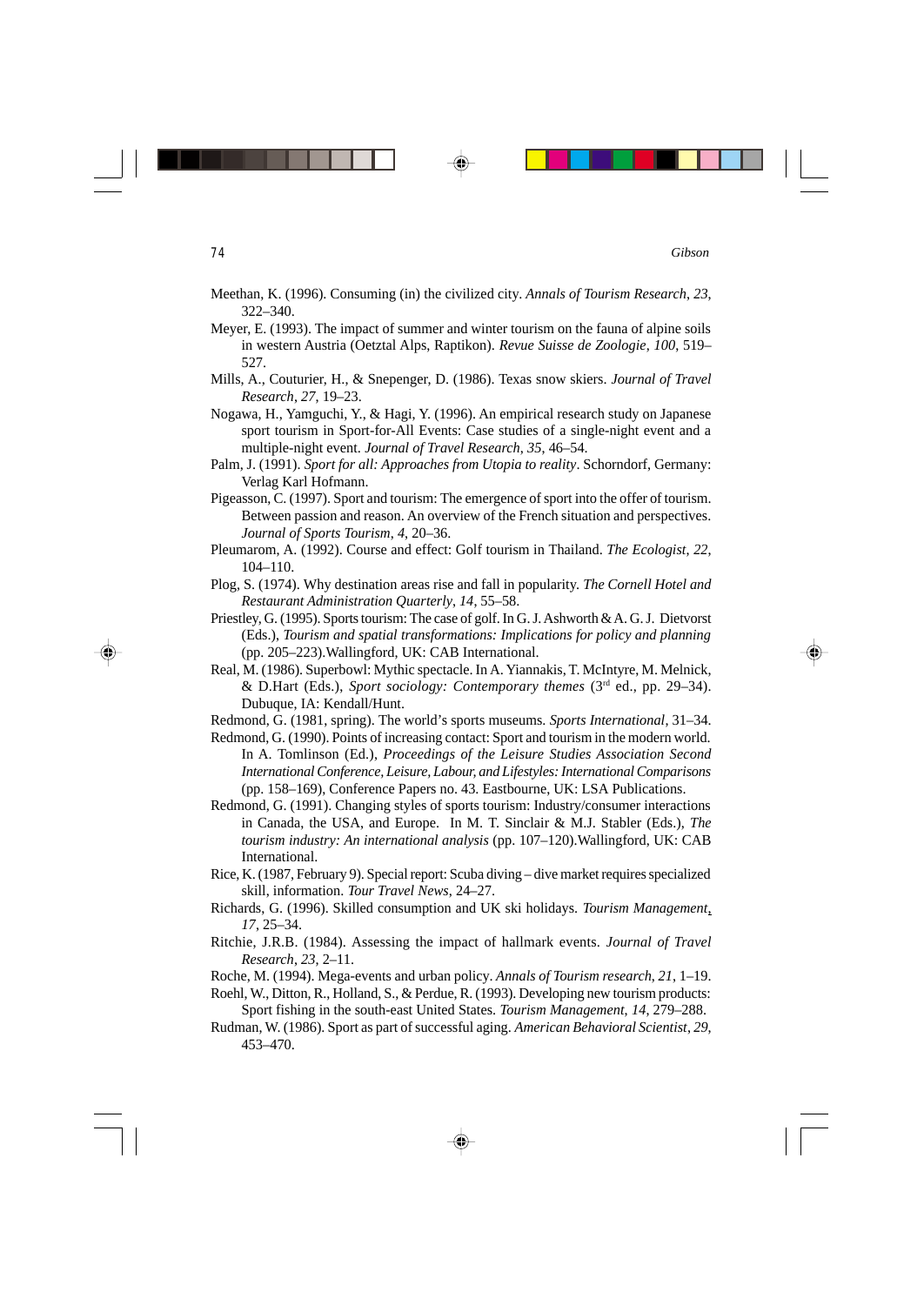- Sack, A., & Johnson, A. (1996). Politics, economic development, and the Volvo International Tennis Tournament. *Journal of Sport Management*, *10*, 1–14.
- Schreiber, R. (1976). Sports interest: A travel definition. *The Travel Research Association 7th Annual Conference proceedings* (pp. 85–87). Boca Raton, FL: TTRA.
- Soutar, G., & McLeod, P. (1993). Residents' perceptions on impact of the America's Cup. *Annals of Tourism Research*, *20*, 571–582.
- Spivack, S.E. (1998). Health spa development in the US: A burgeoning component of sport tourism. *Journal of Vacation Marketing*, *4*, 65–77.
- Sports tourism in Barbados–The development of sports facilities and special events. (1997). *Journal of Sports Tourism*, *4*, 2–4.
- Standevan, J. (1998). Sport tourism: Joint marketing—A starting point for beneficial synergies. *Journal of Vacation Marketing*, *4*, 39–51.
- Stebbins, R. (1982). Serious leisure. *Pacific Sociological Review*, *25*, 251–272.
- STIC Research Unit (1997). Content analysis of tourism schedules*. Journal of Sport Tourism*, *3*, 9–11.
- Stoddart, B. (1990). Wide world of golf: A research note on the interdependence of sport, culture, and economy. *Sociology of Sport Journal*, *7*, 378–388.
- Tabata, R. (1992). Scuba diving holidays. In B. Weiler & C. Hall (Eds.), *Special interest tourism* (pp. 171–184). London: Belhaven Press.
- Taylor, S. (1998, May). Stepping up to the plate with a sports-themed concept. *Lodging Hospitality*, 77–78.
- Turco, D., & Eisenhardt, H. (1998, Winter). Exploring the sport tourism connection. *ICHPER SD*, 24–27.
- Walo, M., Bull, A., & Breen, H. (1996). Achieving economic benefits at local events: A case study of a local sports event. *Festival Management and Event Tourism*, *4*, 95– 106.
- Walsh, R., & Davitt, G. (1983). A demand function for length of stay on ski trips to Aspen. *Journal of Travel Research*, *24*, 23–29.
- Wang, J. (1987). The scope of sport tourism as an important facet of Singapore's image as a gateway to the Orient. In *Proceedings of The International Seminar and Workshop on Outdoor Education, Recreation and Sport Tourism* (pp. 78–81). Netanya, Israel: Wingate Institute for Physical Education and Sport.
- Wartenberg, H., & Allon, N. (1978). Health spas: A case study in the sociology of leisure. *Leisure Information Newsletter*, *5* (1), 6–8, 12.
- Wearing, S., & Wearing, B. (1996, July). *The Olympic city 2000: Phallic fallacy in accessing leisure spaces*. Paper presented at Free Time and Quality of Life for the 21<sup>st</sup> Century, World Congress of the World Leisure and Recreation Association, Cardiff, Wales, UK.
- Weed, M. & Bull, C. (1998). The search for a sport tourism policy network. In I. Cooper & M.F. Collins (Eds.), *Leisure management: Issues and applications* (pp. 277–298). Wallingford, UK: CAB International.
- Whitson, D., & Macintosh, D. (1993). Becoming a world-class city: Hallmark events and sport franchises in the growth strategies of western Canadian cities. *Sociology of Sport Journal*, *10*, 221–240.